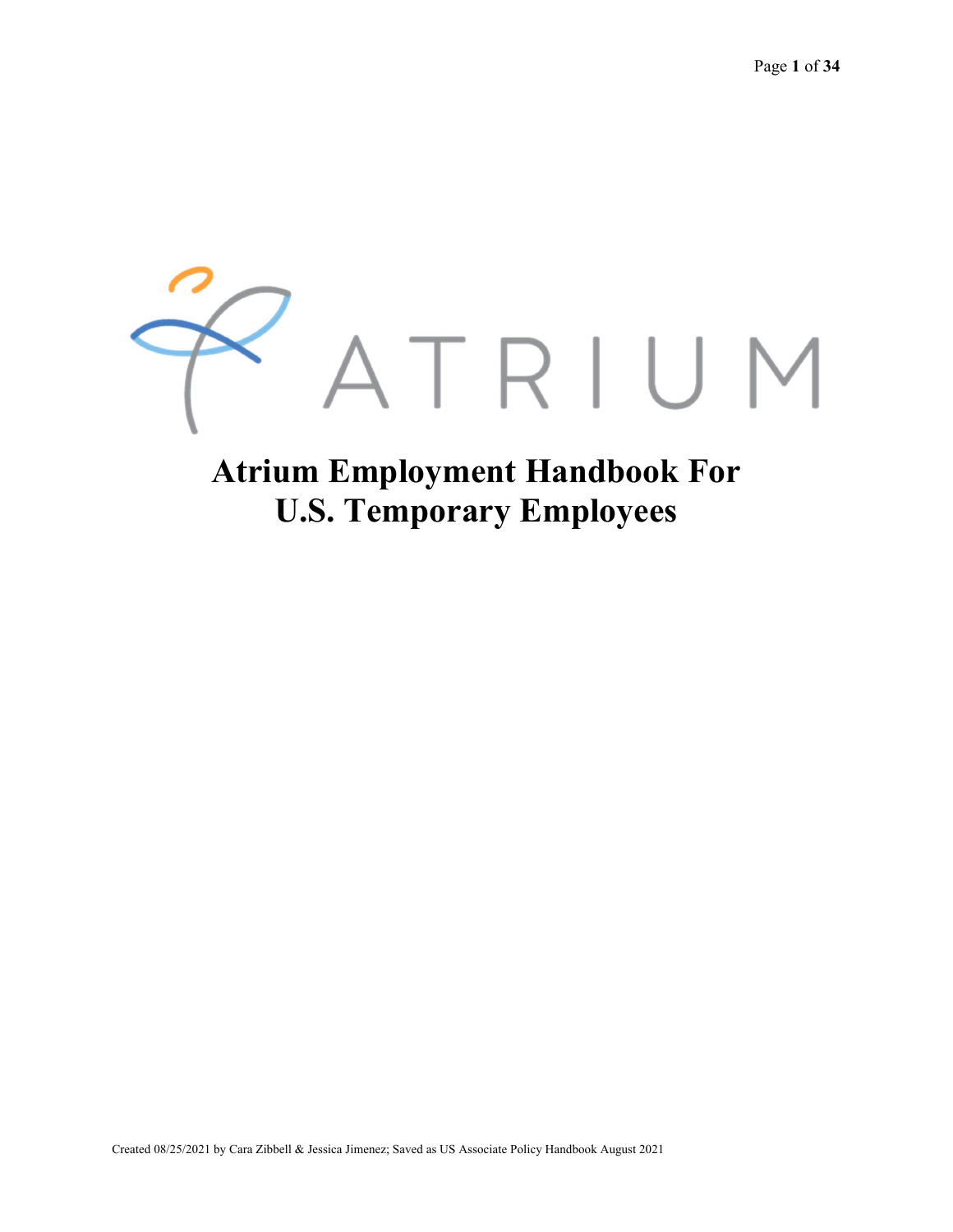# *Table of Contents*

| Section 1: Introduction                                                                                                                                                                                                       |         |
|-------------------------------------------------------------------------------------------------------------------------------------------------------------------------------------------------------------------------------|---------|
|                                                                                                                                                                                                                               |         |
|                                                                                                                                                                                                                               |         |
| Section 2: General Employment Policies                                                                                                                                                                                        |         |
|                                                                                                                                                                                                                               |         |
|                                                                                                                                                                                                                               |         |
|                                                                                                                                                                                                                               |         |
| 04 - Attendance Page 7                                                                                                                                                                                                        |         |
| 05 - Appearance Page 7<br>06 - Behavior & General Conduct [11] Page 7                                                                                                                                                         |         |
|                                                                                                                                                                                                                               |         |
| 07 - Discipline Page 8                                                                                                                                                                                                        |         |
|                                                                                                                                                                                                                               |         |
| Section 3: Payroll Processing & Policies                                                                                                                                                                                      |         |
|                                                                                                                                                                                                                               | Page 9  |
|                                                                                                                                                                                                                               |         |
| 03 - Paid Leave Page 10                                                                                                                                                                                                       |         |
| 04 - Jury Duty 11                                                                                                                                                                                                             |         |
|                                                                                                                                                                                                                               |         |
|                                                                                                                                                                                                                               |         |
|                                                                                                                                                                                                                               |         |
|                                                                                                                                                                                                                               |         |
|                                                                                                                                                                                                                               |         |
|                                                                                                                                                                                                                               |         |
|                                                                                                                                                                                                                               |         |
|                                                                                                                                                                                                                               | Page 13 |
| Section 4: Benefits                                                                                                                                                                                                           |         |
| 01 - Medical, Dental & Visions Insurances [11] Days and Medical, Dental & Visions Insurances [13] Days and Medical, Dental & Visions Insurances [13] Days and Medical, Dental & Visions Insurances [13] Days and Medical Anna |         |
| 02 - Prescription Discount Card (Well-Dyne) [11] The Page 13 Page 13                                                                                                                                                          |         |
|                                                                                                                                                                                                                               |         |
|                                                                                                                                                                                                                               |         |
|                                                                                                                                                                                                                               |         |
|                                                                                                                                                                                                                               |         |
| Section 5: Use of Technology Tools & Electronic Communication                                                                                                                                                                 |         |
|                                                                                                                                                                                                                               |         |
|                                                                                                                                                                                                                               |         |
| 02 - Cell Phone Use Page 23                                                                                                                                                                                                   |         |
| 03 - Telephone Policy Page 23<br>04 - User Names, Logins, & Passwords (Credentials) 2014 - User Names, Logins, & Passwords (Credentials) 2014                                                                                 |         |
|                                                                                                                                                                                                                               |         |
|                                                                                                                                                                                                                               |         |
|                                                                                                                                                                                                                               |         |
| Section 6: Pre-Employment Screening                                                                                                                                                                                           |         |
|                                                                                                                                                                                                                               |         |
| Section 7: Workplace Safety                                                                                                                                                                                                   |         |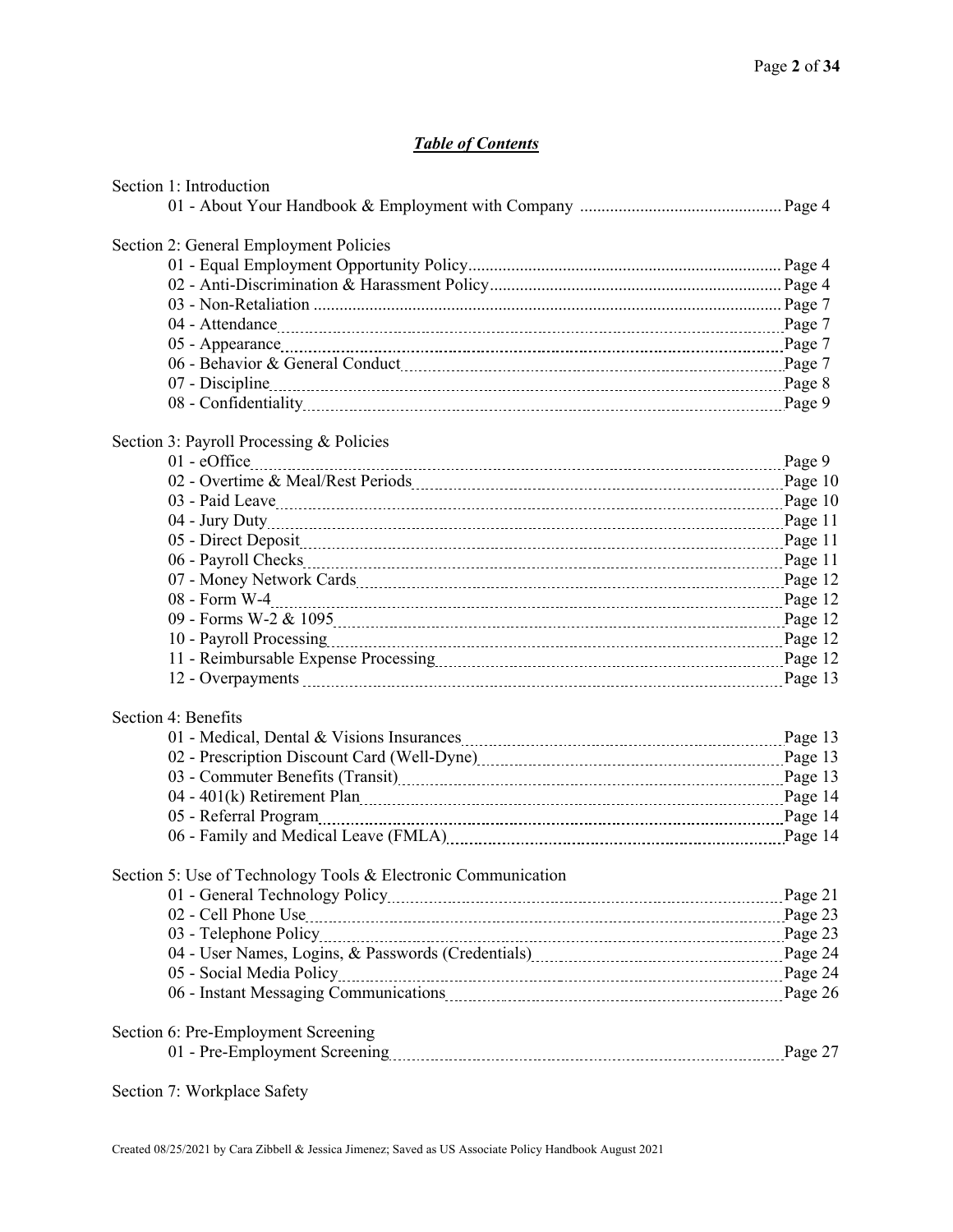|                                                                                                                 | Page 27 |
|-----------------------------------------------------------------------------------------------------------------|---------|
|                                                                                                                 | Page 28 |
|                                                                                                                 | Page 29 |
|                                                                                                                 | Page 30 |
|                                                                                                                 | Page 31 |
|                                                                                                                 | Page 31 |
| Section 8: Ending an Assignment                                                                                 |         |
| 01 - Resignation                                                                                                | Page 31 |
|                                                                                                                 |         |
| 03 - End of Assignment Manual Manual Manual Manual Manual Manual Manual Manual Manual Manual Manual Manual Manu | Page 32 |
|                                                                                                                 | Page 33 |
|                                                                                                                 | Page 34 |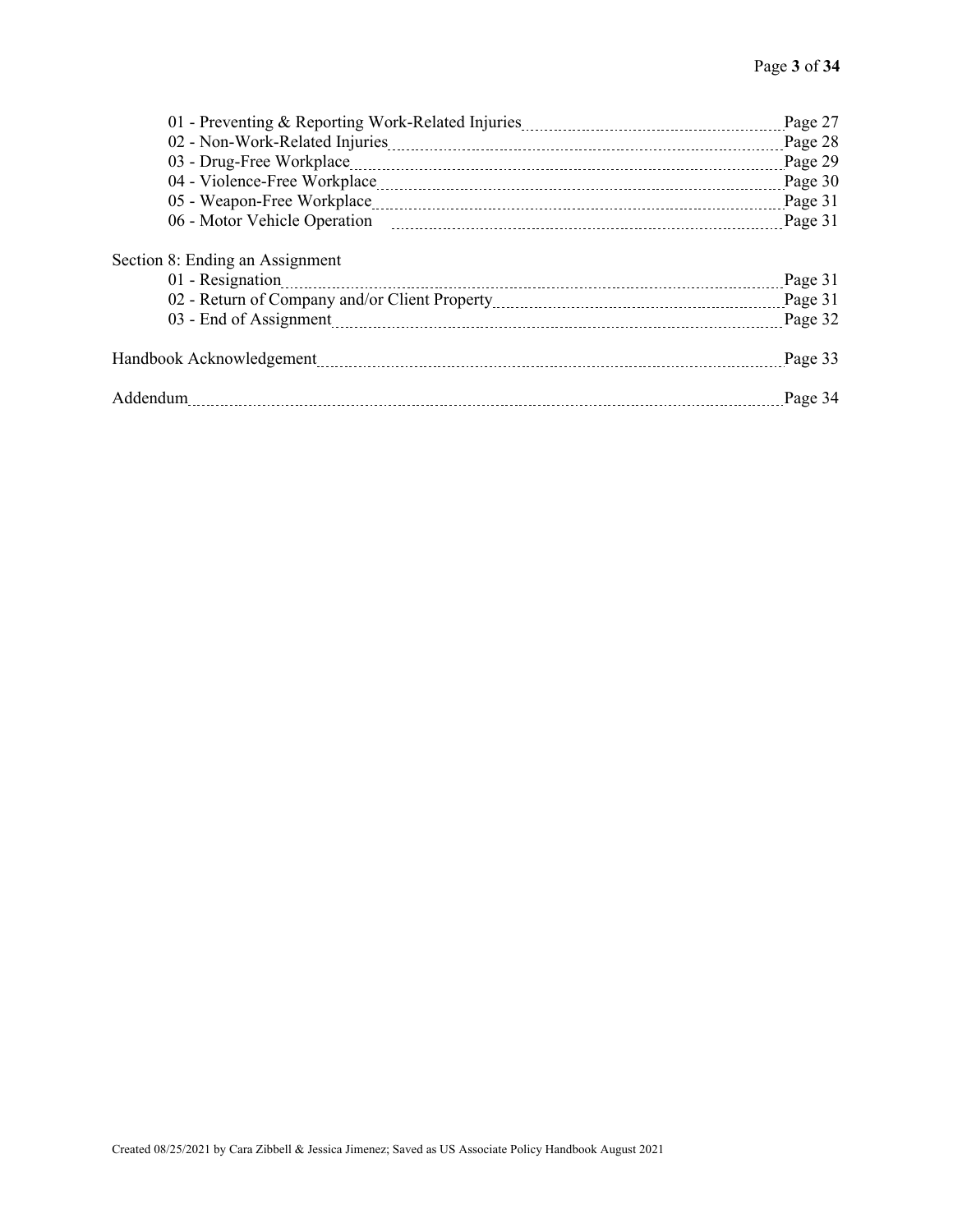# **SECTION 1: INTRODUCTION**

# **01 – About Your Handbook & Employment with Company.**

This Atrium Employment Handbook (herein "Handbook or Policy") is provided to all temporary employees ("Employee(s)") of Atrium Staffing LLC and its Affiliates (collectively the "Company"). The Company and its affiliated entities include but are not limited to, Atrium Staffing LLC, Atrium Medical Staffing LLC, Atrium Payroll Services LLC; Atrium Manages Services LLC, and Atrium Aviation Services LLC. This Handbook is provided as an outline of policies and guidelines that have been developed to ensure the efficient, fair, and consistent operation of the Company.

The Handbook provides general information about Company policies, procedures, expectations, and benefits. It is important that you thoroughly review the contents of the Handbook to gain an understanding of the Company's expectations of you and what you can expect from the Company.

When you accept an assignment at one of the Company's clients, you will receive specific details of your assignment, an overview of the client to which you are assigned, and in some instances, the client's policies by which you must abide. Regardless of the specific details and expectations of the client, you are required to abide by the Company's policies and expectations throughout the duration of all assignments.

The information in this Handbook cannot anticipate every situation or answer every question regarding your temporary employment. Should you have any questions, please speak with the Company representative that facilitated your hiring at the Company.

# **SECTION 2: GENERAL EMPLOYMENT POLICIES**

# **01 – Equal Employment Opportunity Policy**

The Company provides equal employment opportunities to all employees and applicants for employment and prohibits discrimination and harassment of any type without regard to race, color, religion, sex (including pregnancy, transgender status, and sexual orientation), national origin, age (40 or older), disability or genetic information, protected veteran status, or any other characteristic protected by federal, state or local laws.

This policy applies to all terms and conditions of employment, including but not limited to, recruiting, hiring, placement, promotion, termination, layoff, recall, transfer, leaves of absence, compensation and training. In addition, the Company does not discriminate against any employee or job applicant in work assignments with clients, does not accept or honor discriminatory job orders or requests by clients, and does not "code" applications or other documents to record the protected status of any job applicant or employee.

Any Employee who violates this Policy may be subject to disciplinary action, up to and including separation from employment.

#### **02 – Anti-Discrimination & Harassment Policy**

It is the Company's commitment to have a workplace free of unlawful harassment or discrimination of any kind. The Company prohibits harassment and discrimination of one employee by another employee, supervisor, or third party for any reason including, but not limited to: to race, color, religious creed, sex (including pregnancy, childbirth, and related medical conditions), national origin, ancestry, citizenship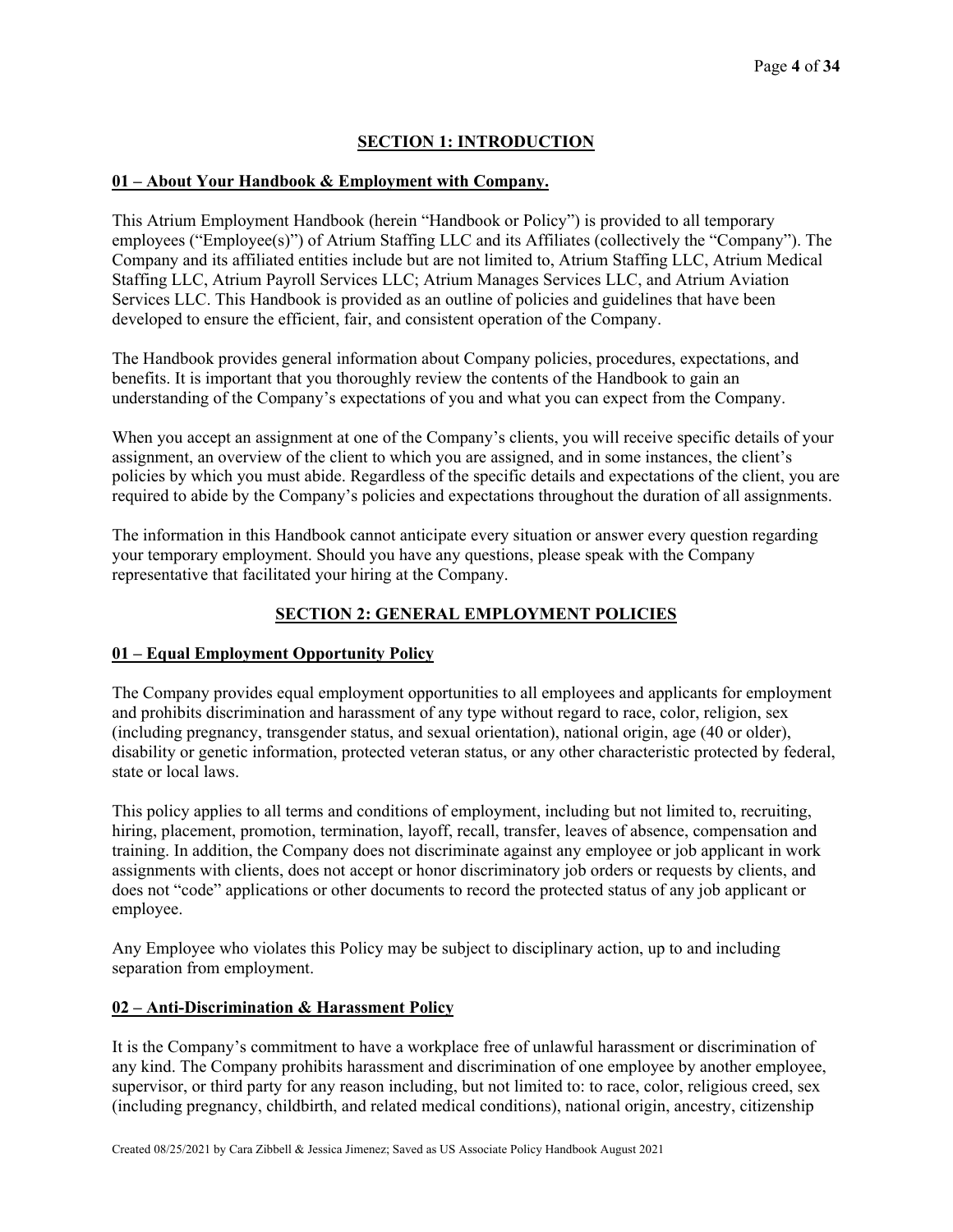status, age, physical disability, mental disability, veteran or military status, genetic information, gender identity, gender expression or any other legally protected group status.

Harassment includes, but is not limited to:

Verbal harassment, such as making a joke or comment that refers to a certain ethnic group, race, sex, nationality, age, disability, sexual preference, religion or belief, epithets, derogatory comments, vulgar or profane words and expressions, or slurs;

Physical harassment: Unwelcome, unwanted physical contact, including but not limited to touching, tickling, pinching, patting, brushing up against, hugging, cornering, kissing, fondling; forced sexual intercourse or assault., such as assault and blocking, impairing or otherwise physically interfering with an individual's normal work routine;

- Nonverbal or Visual: The distribution, display or discussion of any written or graphic material, including calendars, posters and cartoons that are sexually suggestive or show hostility toward an individual or group because of sex; suggestive or insulting sounds; leering; staring; whistling; obscene gestures; content in letters and notes, facsimiles, email, photos, text messages, Internet postings, etc., that is sexual in nature.
- Sexual harassment, such as unwelcome sexual advances or requests for sexual favors; verbal, visual or physical conduct of a sexual nature, such as name calling, sexually suggestive comments or insulting sounds; graphic or verbal comments of a sexual nature about a person's anatomy; or displaying at work sexually suggestive objects, posters, drawings or pictures. Unwelcome, unwanted physical contact, including but not limited to touching, tickling, pinching, patting, brushing up against, hugging, cornering, kissing, fondling; forced sexual intercourse or assault.
	- Sexual harassment (both overt and subtle) is a form of misconduct that is demeaning to another person, undermines the integrity of the work environment, and will not be tolerated. The U.S. Supreme Court has recognized two categories of sexual harassment:
		- i. **Quid pro quo ("this for that")** means that the harasser exerts power and influence to coerce, intimidate, threaten or otherwise force an individual to submit to sexual demands as condition of employee benefits, whether financial or otherwise, or continued employment or is used as the basis for employment decisions regarding the individual. It is important to note that no act is required to show that this type of harassment has occurred. It is the presence of coercion that is important.
		- ii. Hostile work environment, where the harassment creates an offensive and unpleasant working environment. A hostile work environment can be created by anyone in the work environment, from supervisors, to other employees, to employees of a client company, and/or customers. Hostile work environment harassment consists of verbiage of a sexual nature, unwelcome sexual materials or even unwelcome physical contact as a regular part of the work environment. Texts, emails, cartoons or posters of a sexual nature, vulgar or lewd comments or jokes, or unwanted touching or fondling all fall into this category.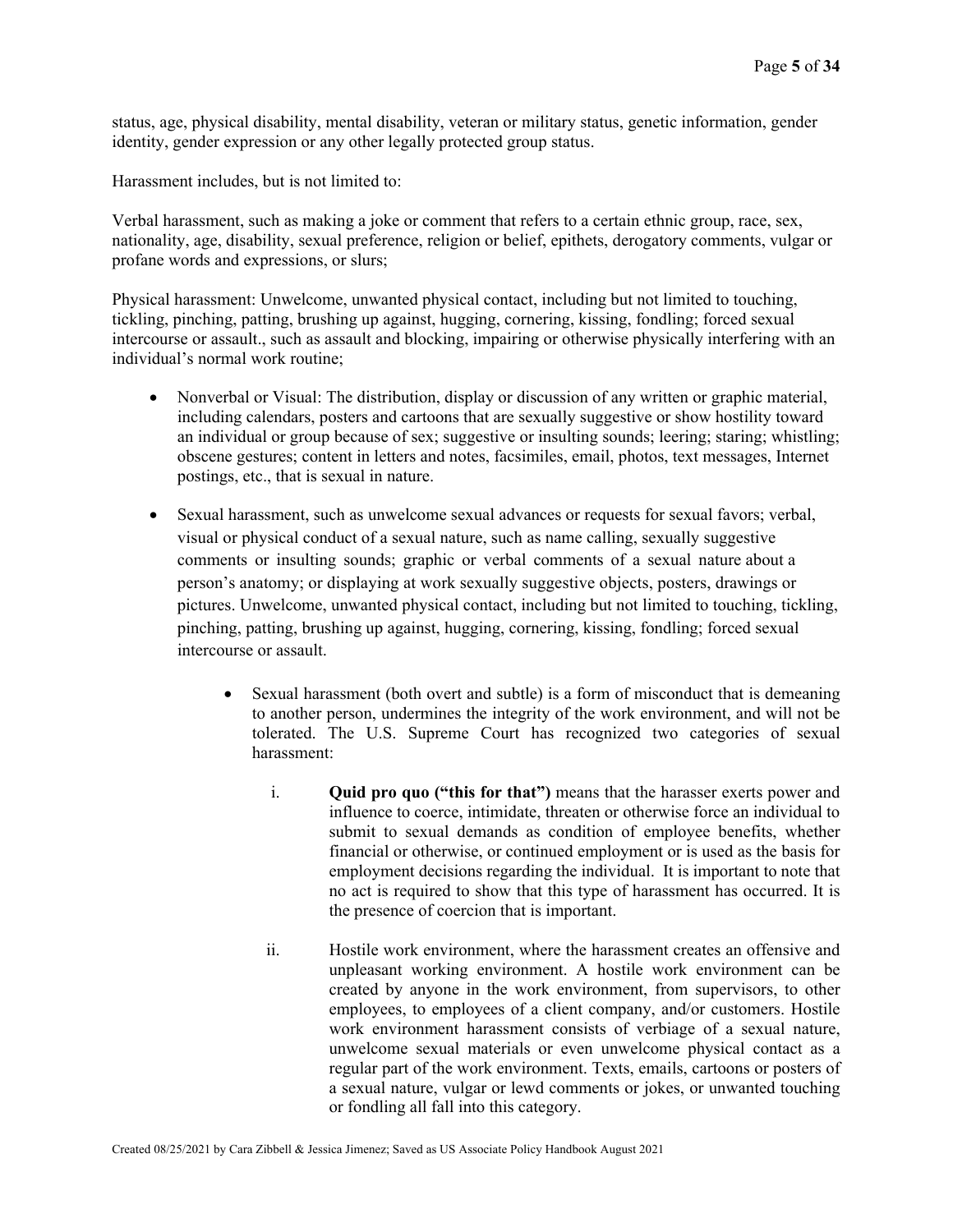Examples of sexual harassment include (but are not limited to) unsolicited and unwelcome sexual advances, requests for sexual favors, or other verbal or physical conduct of a sexual nature:

- *Is made explicitly or implicitly a term or condition of employment.*
- *Is used as a basis for an employment decision.*
- *Unreasonably interferes with an employee's work performance or creates an intimidating, hostile or otherwise offensive environment.*

The Company adheres to all applicable federal and state laws pertaining to Harassment/Sexual Harassment including, but not limited to, any mandated training requirements.

# *No Bullying*

The Company defines bullying as abusive conduct by one or more persons against another or others, at the place of work or in the course of employment, with malice, that a reasonable person would find hostile, offensive, and unrelated to the Company's legitimate business interests. Bullying may include repeated infliction of verbal abuse, such as the use of derogatory remarks, insults, and epithets, verbal or physical conduct that a reasonable person would find threatening, intimidating, or humiliating, or the gratuitous sabotage or undermining of a person's work performance. The following behaviors constitute examples of bullying:

- Verbal Bullying: slandering, ridiculing, or maligning a person or his/her family; persistent name calling, which is hurtful, insulting, or humiliating; using a person as the target of jokes; abusive and offensive remarks
- Physical Bullying: pushing; shoving; kicking; poking; tripping; assault, or threat of physical assault; sabotage or damage to a person's work area or property
- Gesture Bullying: non-verbal threatening gestures, glances which can convey threatening messages
- Exclusion Bullying: socially or physically excluding or disregarding a person in work-related activities

#### *Complaint Process*

If you believe that you have been the subject of harassment or bullying by a supervisor, management official, fellow employee, customer, client, vendor or any other person in connection with your employment at the Company while on assignment with a client, you should immediately bring the matter to the attention to your Company representative. If you cannot immediately contact your Company representative, please contact Company's Human Resources ("HR") department at hr@atriumworks.com.

HR will ask that you provide formal documentation of the complaint. If required, HR will conduct a timely and through investigation regarding the complaint. Company will take necessary action based on the investigation and in accordance with this Policy.

If it is determined that any wrongdoing occurred, HR or the person conducting the investigation will recommend appropriate disciplinary action against the accused, which may include, but is not limited to, separation from employment. Any investigation of any complaint will be treated as confidential. If it is determined that there was no wrongdoing, but problematic behavior exists, preventative action may be recommended and/or taken. After the course of action is determined, HR or the person conducting the investigation will meet with the Employee who filed the complaint and inform the Employee of the conclusion and actions taken, if appropriate.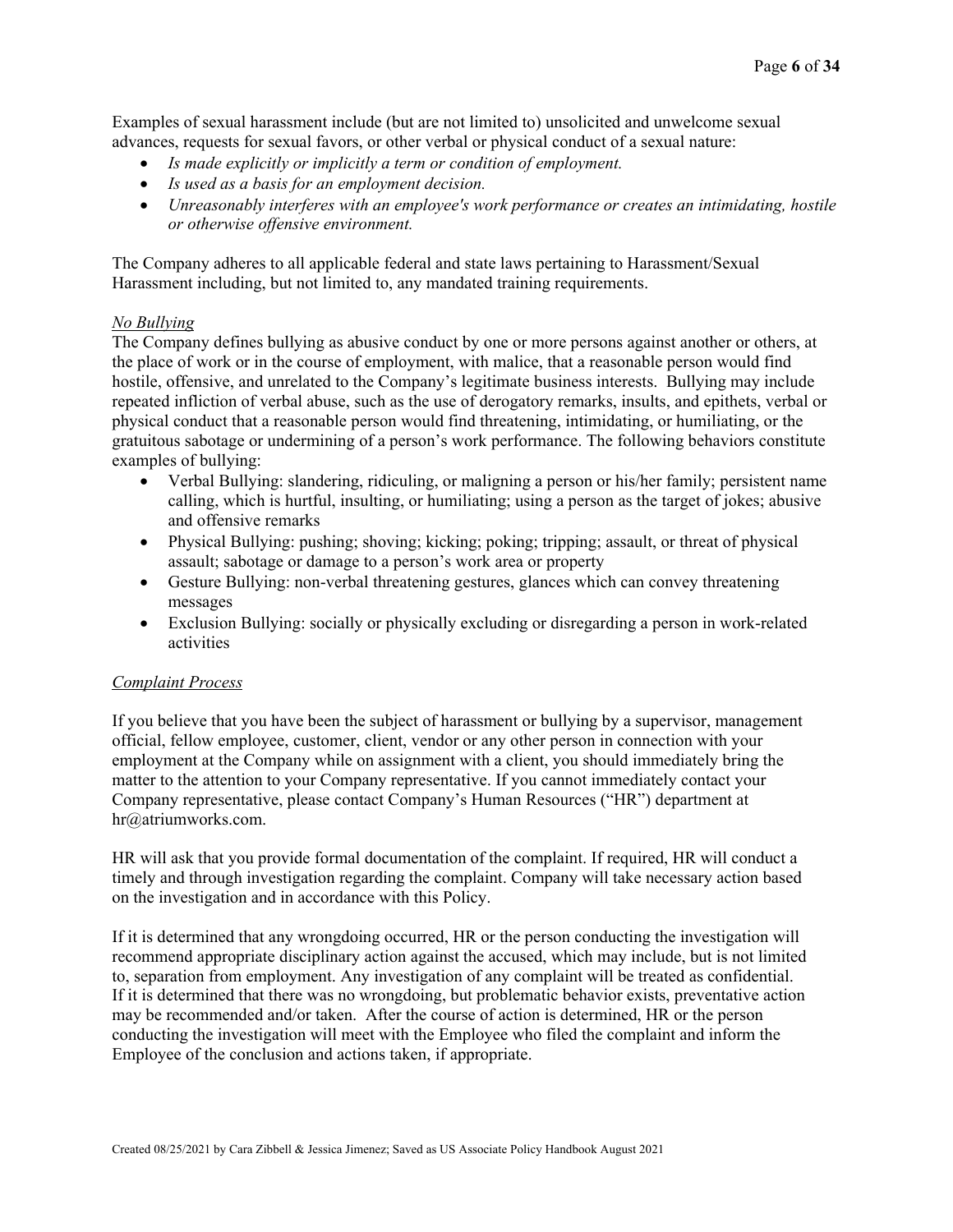# **03 - Non-Retaliation**

The Company does not and will not retaliate against any Employee who brings forth any suspected violations of the policies in this Handbook, especially violations of the Harassment-Free Environment policy.

No hardship, no loss of benefit, and no penalty may be imposed on an Employee as punishment for:

- 1. Filing or responding to a bona fide complaint of discrimination or harassment made in good faith;
- 2. Appearing as a witness in an investigation of a complaint; or
- 3. Cooperating in any manner with an investigation.

Retaliation or attempted retaliation is a violation of this Policy and anyone who does so will be subject to disciplinary action, up to and including, separation from employment.

# **04 – Attendance**

It is expected that you will arrive to work on time and work until the scheduled stop time. However, if you will be late or absent from work, you should contact your Company representative and/or client supervisor, as directed, to inform them of the absence or tardiness prior to the start of your workday.

In the event of repeated and/or multiple instances of being late and/or absent, disciplinary action may be taken, up to and including, separation and/or the Company choosing to no longer represent you for future assignments.

In accordance with applicable law, Employees whose absences (or tardiness, as the case may be) are due to the below reasons the Employee may be eligible for the Family and Medical Leave Act ("FMLA"). To apply for FMLA, contact your Company representative. Please contact Company HR department for further information regarding:

- The birth of a child or the placement of a child for adoption or foster care;
- To care for a parent, spouse, or child with serious health conditions;
- Employees' own serious health conditions;
- Employees' circumstances (as defined by the federal Department of Labor) qualify for leave due to a spouse, child, or parent being called up for or on active duty in the Armed Forces; or
- To care for a service member who is a spouse, child, parent, or next of kin and becomes seriously ill or injured while serving in the Armed Forces.

Employees may be eligible for other leaves of absence, which may or may not be paid, in accordance with applicable federal and state law.

# **05 – Appearance**

As an Employee of Company on assignment at Company's client, professional attire is suggested unless otherwise advised by Company and/or a client representative. If your assignment is of a safety sensitive capacity, certain personal protective gear may be required by Occupational Safety and Health Administration ("OSHA").

# **06 – Behavior & General Conduct**

Professional behavior and regular communication while employed by Company is expected. Throughout your assignment with Company's client, the Company expects and recommends the following, but is not limited to: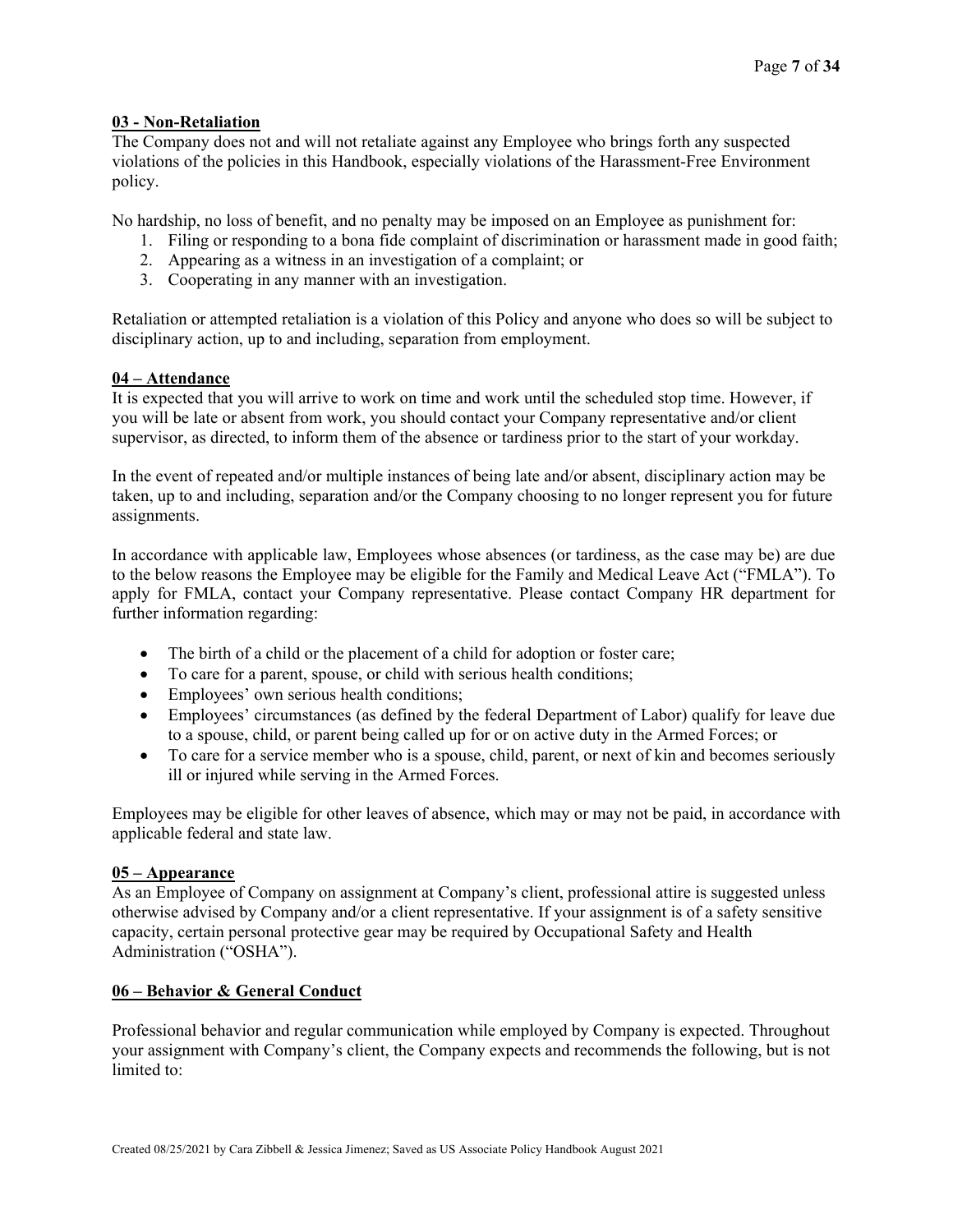- Be communicative Contact your Company representative with questions, concerns or feedback while on assignment. It is important for your Company representative to be aware of any changes to your assignment status. Please contact your Company representative if you are approached regarding any changes in your assignment or regarding an offer for another position by Company's client.
- $\bullet$  Review Company communications  $-$  On a regular basis, the Company will issue email communications to the email address you provide at the time of hiring. Such communications may include information about legal updates, client communications, benefits eligibility and enrollment, and payroll processing information. Please take steps to ensure Company communications can be safely delivered to you by whitelisting  $@$  atriumstaff.com and @atriumworks.com, with your email provider.

# **07 – Discipline**

#### *Purpose*

The Company's progressive discipline policy and procedure is designed to provide a structured corrective action process to improve and prevent a recurrence of undesirable behavior and/or performance issues. This Policy is consistent with the Company's organizational values, HR best practices, and employment laws. Outlined below are the steps of the progressive discipline policy and procedure.

The Company reserves the right to combine and/or skip steps depending upon facts and circumstances of each situation, the nature of the offense, and the client's request(s). The level of disciplinary intervention may also vary. Some of the factors that will be considered when determining disciplinary action include whether the offense is repeated despite coaching, counseling and/or training, the Employee's work record, and the impact the conduct and performance issues have on the Company and/or the Company client.

At any time, you will have the opportunity to present information to provide context about the situation or issue to the Company. The purpose of this process is to provide insight into extenuating circumstances that may have contributed to your performance and/or conduct issues while allowing for an equitable solution. Notes summarizing verbal conversations, emails and/or other documentation captured by Company representative(s) regarding this disciplinary process will be saved in your employee file.

#### *Procedure*

#### *Counseling and Warning(s)*

A Company representative will discuss the nature of the issue and if applicable, detail violation of any policies or procedures of the Company and/or the Company's clients. You will be advised of the action you need to take to improve and/or resolve the concern. This discussion may take place through verbal or written communication. Regardless of the method of communication, the Company representative will document this exchange in your employee file.

If the issue persists following the first warning, a second warning may be delivered. This involves a more formal discussion and documentation of performance, conduct, or attendance issues and the corresponding consequences if the issue(s) is not corrected.

Your Company representative will review any additional information about the issue and may provide a relevant corrective action plan. In addition, consequences including but not limited to separation from the assignment and/or the Company, may be outlined.

# *Suspension and/or Final Warning (if applicable and/or needed)*

Depending on the nature of the issue, you may be suspended (with or without pay, consistent with federal, state, and local wage and hour employment laws), while the details of the issue are further investigated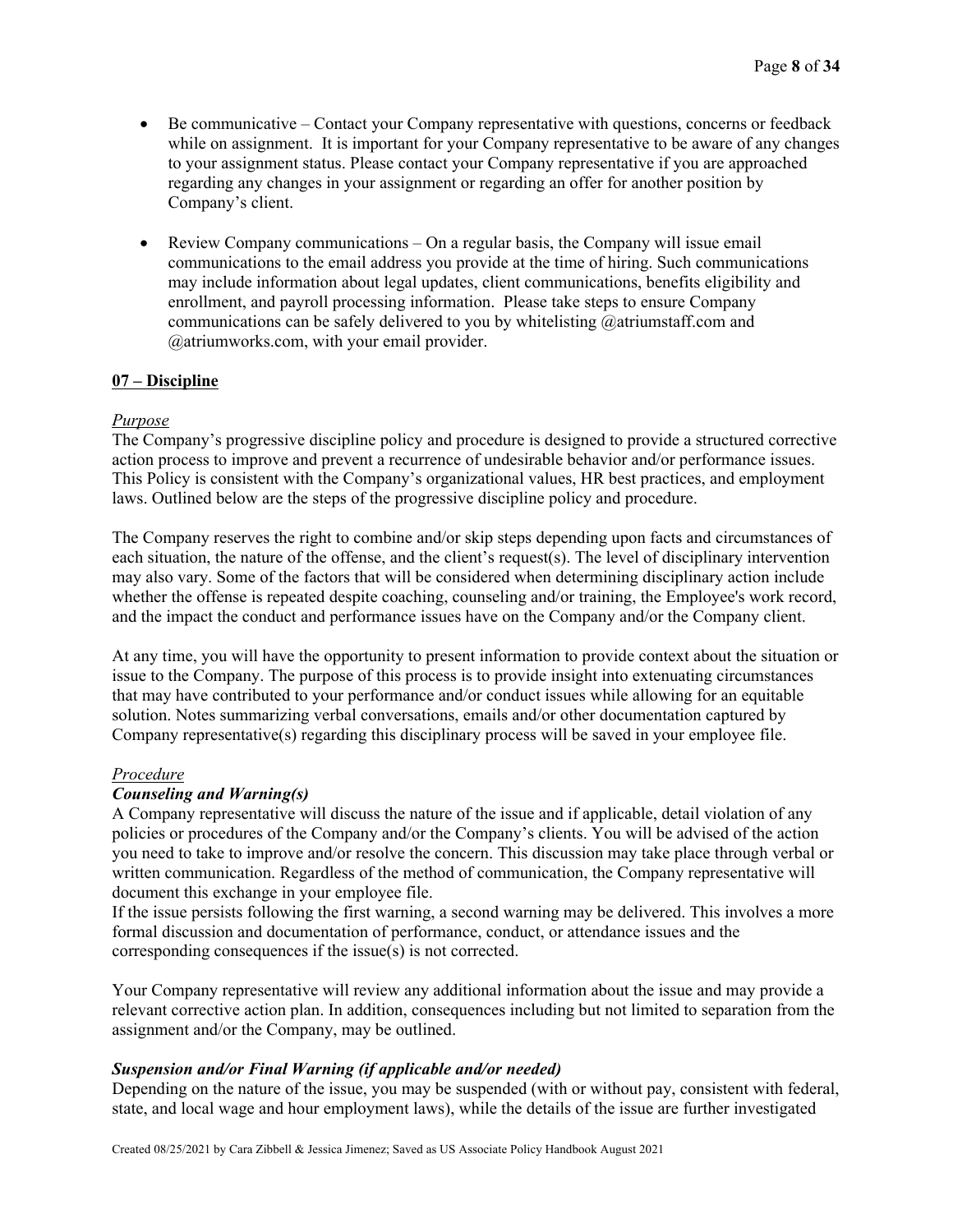and understood. Once an investigation is complete, you may be restored to the assignment if you are absolved of the issue or infraction.

#### *Recommendation for Separation from Employment*

If the problem or issue continues, you may be separated from the assignment, the Company, or both.

While the Company strives to exercise this Policy as stated, the Company reserves the right to combine and/or skip steps depending upon the circumstances of each situation and the nature of the offense.

Further, you may be separated without notice or disciplinary action. Nothing in this Policy provides any contractual rights regarding Employee discipline or counseling, nor should anything in this Policy be read or construed as modifying or altering the employment-at-will relationship between you and the Company.

#### *Performance and Conduct Issues Not Subject to Progressive Discipline*

Behavior that is illegal, dangerous and/or poses harm to others or client property is not subject to progressive discipline and may be reported to local law enforcement. Theft, intoxication at work, fraud (such as knowingly recording time on your time sheet that you did not work, seeking reimbursement for business expenses that do not comply with Internal Revenue Service guidelines, or failing to return payroll funds paid to you in error), fighting and/or assault, and other acts of violence are also not subject to progressive discipline and may be grounds for immediate separation from employment.

#### **08 – Confidentiality**

Confidentiality is of the utmost importance at the Company. Just as the Company takes precautions to safeguard your personal information and the information of the Company's clients, you are also responsible for taking precautions to safeguard information you learn from working at one of the Company's clients and at the Company. During the course of your assignment, you may be granted access to a Company client's computer and/or network. In the event you are granted such access, you agree to comply with all of the client's data and software security requirements. You agree that you shall not:

- 1. Disclose to other individuals any username or password;
- 2. Access or attempt to access any data or computer files that you are not authorized to access; or
- 3. Create, read, execute, destroy, erase, or copy any computer program, files or documentations that are not required in the performance of your assignment.

Depending on your assignment, you may be required to sign client-specific documents, including but not limited to a confidentiality agreement, a statement acknowledging your status as a Company Employee, and/or a social media policy. In this case, you shall be required to abide by the terms of both the Company's and the client's documents. In the event of a conflict between any Company and client policies or documents, whichever provides more protection to the Company and/or client will control.

Nothing in this Policy is intended to preclude or dissuade Employees from engaging in legally required activities or activities protected by state or federal law, such as activities protected under Section 7 of the National Labor Relations Act.

# **SECTION 3: PAYROLL PROCESSING & POLICIES**

#### **01 – eOffice**

The Company is pleased to be able to offer you an eOffice account which will provide you with online access to your Company employee file. A Company representative will provide you with instructions and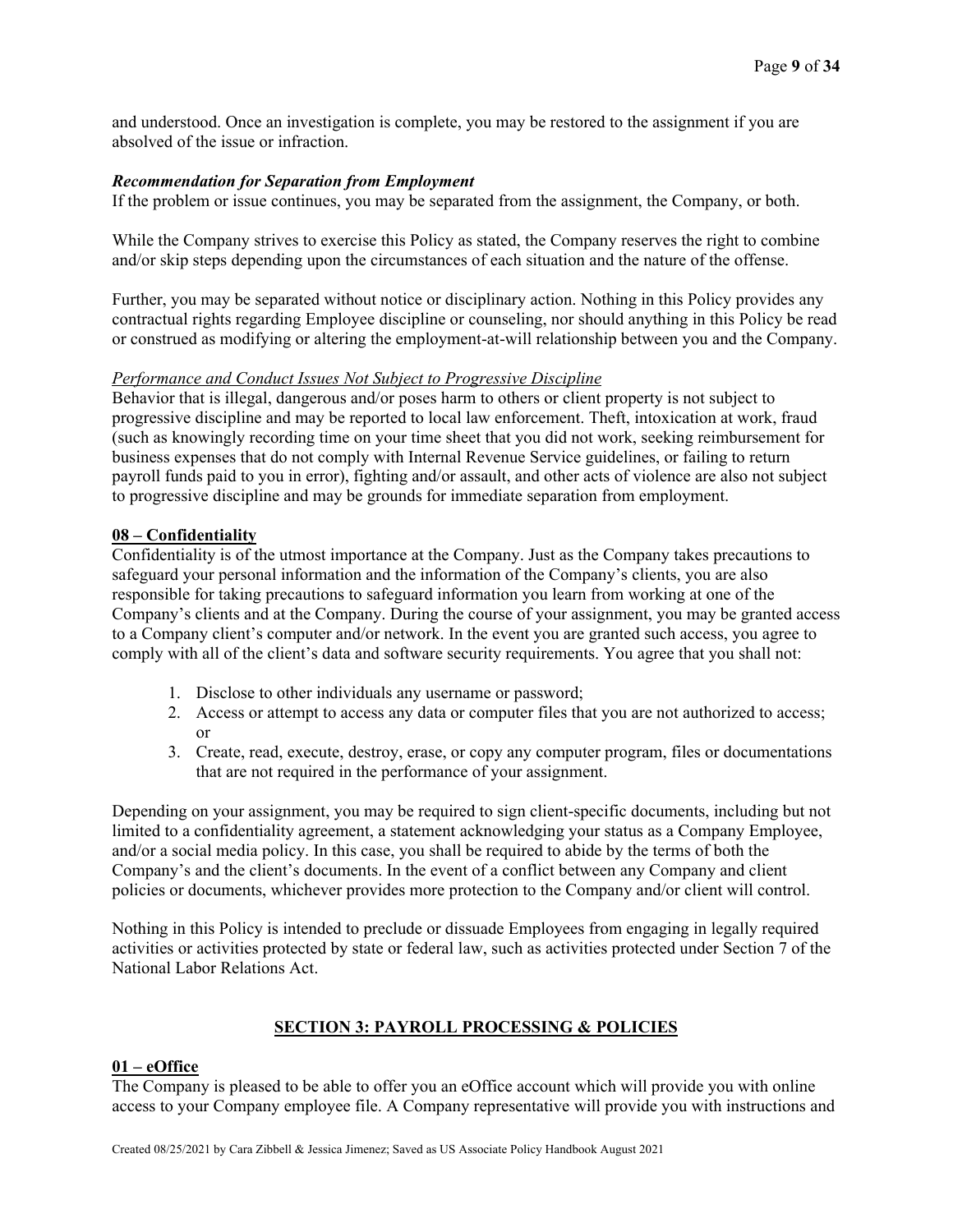login credentials upon hire. A login page will appear, and you will be asked to enter your email address and password. Remember that passwords are case sensitive

The eOffice gives you the ability to:

- Submit your timesheet
- Access benefit plan overviews
- View your assignment information
- View pay stubs and access electronic copies of your Form W-2
- View prior time sheet submissions
- View important announcements from the Company
- Ability to update your contact information
- Review and print various tax and direct deposit forms, benefit guides, and manuals
- Payroll and benefit calendars
- Contact Company resources such as the Payroll and HR departments
- Access electronic posters of government-mandated workplace policies, including but not limited to OSHA, respiratory protection standards, and paid sick time ordinances.

# **02 – Overtime & Meal/Rest Periods**

The Company complies with applicable laws governing employment, including but not limited to the Fair Labor Standards Act (FLSA). You may be eligible for premium overtime pay in accordance with federal and/or state guidelines. Your Company representative will provide written confirmation of your FLSA status and eligibility to earn overtime pay. Irrespective of your status under the FLSA, you must seek preapproval in writing from the Company and/or your client supervisor should you anticipate the need to work overtime. You should always submit the actual hours you work in the correct payroll period when submitting your timesheet to ensure overtime is properly calculated and compensated. Conversely, if you are asked by a Company client representative to misrepresent hours worked on your timesheet please contact your Company representative.

You are entitled to meal and break/rest periods in accordance with your FLSA status and applicable state law. The following is general guidance regarding meal and break/rest periods; however, you should take meal and break/rest periods in accordance with the state laws where you are on assignment; should you have any questions or need guidance about specific state laws, contact your Company representative for assistance.

- i. Rest/break periods are brief periods of time (typically 10 or 15 minutes) that should be taken throughout the workday; how many you are entitled to, the duration of the break(s) and the point(s) in time they should be taken during your shift are dictated by state law and the duration of your shift. Due to their brief nature, breaks are considered time worked and the time spent on breaks should be included in the hours you submit on your timesheet.
- ii. Meal periods are longer periods of time (typically 30 minutes) and are intended to be time(s) when you are fully relieved from your work duties to eat. As such, meal periods are not considered time worked and should not be included in the hours you submit on your timesheet. If you work while eating (for example, if you attend a training presentation while eating lunch), that is considered time worked and should be included in the hours you submit on your timesheet. The number of meal period(s) you are entitled to, the duration of the meal period(s) and the point(s) in time they should be taken during your shift is dictated by state law and the duration of your shift.

# **03 – Paid Leave**

Please refer to Addendum attached hereto as Addendum One- Additional Handbook Policies for additional details relating to paid leave.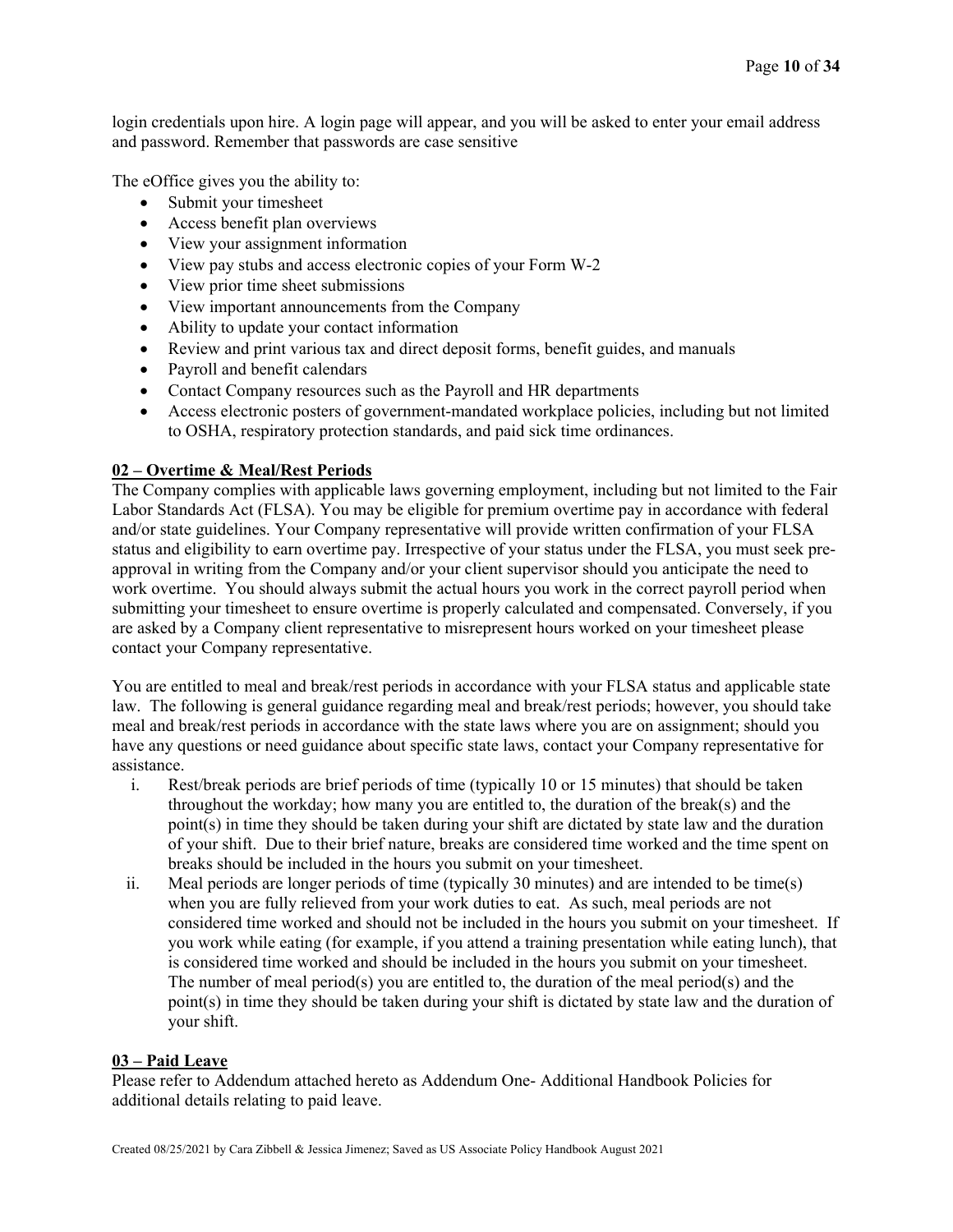# **04 – Jury Duty**

The Company understands you may be summoned to serve on a jury from time-to-time. In the event you are called and/or selected for jury duty while on an assignment, please notify your Company representative and your client supervisor immediately. State law dictates the minimum Company requirement for payment and/or time off for jury duty, and the Company complies with applicable requirement(s). If you are summoned for jury duty, please save the applicable documentation to present to the Company. Should you be eligible for payment for jury duty, the Company will process the payment in the next regularly scheduled payroll following the receipt of the applicable documentation demonstrating you served jury duty. Payment for jury duty is not considered hours worked and therefore, does not count towards overtime calculations.

# **05– Direct Deposit**

The Company highly encourages direct deposit as the quickest way to receive your paycheck and as part of our efforts to reduce our impact on the environment. Direct deposit is immediately available when you are placed on an assignment. Should you need to change your payroll method or update your banking information during your assignment, please contact your Company representative for assistance. The Company has the following policy regarding the issuance of direct deposit:

- i. You are responsible for accurately entering your banking information at the time of hire; the Company does not review or validate the information you provide. Incorrect information will delay your payment, if payment is sent back from Atrium's financial institution.
- ii. The Company is not responsible for your account status, such as open, closed or compromised. It is your responsibility to ensure what you provide is accurate and in good standing with your financial institution, understanding you should be the account holder. You are responsible to maintain account details.
- iii. Should you wish to change your banking information, your Company representative will provide you with instructions and the appropriate forms and upon receipt of completed forms, the Company's Payroll Team will update your banking information. Please allow 5 business days for updates to be made; until you are advised in writing that the banking information has been updated, deposits will be made to the original account.
- iv. The Company is not responsible for any overdraft fees you may incur should your timesheet fail to be approved on time resulting in your payroll processing being delayed. The Company strongly encourages you to closely monitor the status of your timesheet to ensure timely approval and inclusion in the weekly payroll process.

#### **06 - Payroll Checks**

If you do not elect direct deposit, your payroll will be issued to you in the form of a paper check. Checks are issued weekly and mailed to the address in your eOffice from the Company's Pittsburgh, PA office. The Company does not track or certify mailing of checks and is unable to guarantee when your paycheck will arrive to you and has the following policy regarding the re-issuance of checks:

- i. Requests for checks cannot be made until ten (10) business days has passed from the date of original issuance.
- ii. You will be asked to complete a stop payment form, once this form is received a stop payment will be put on the original check.
- iii. You are prohibited from cashing the first check should it arrive to you; attempting to cash the cancelled check is considered Fraud.
- iv. You will be responsible for any overdraft fees, cashing litigation and you may be subject to disciplinary action, up to and including, separation.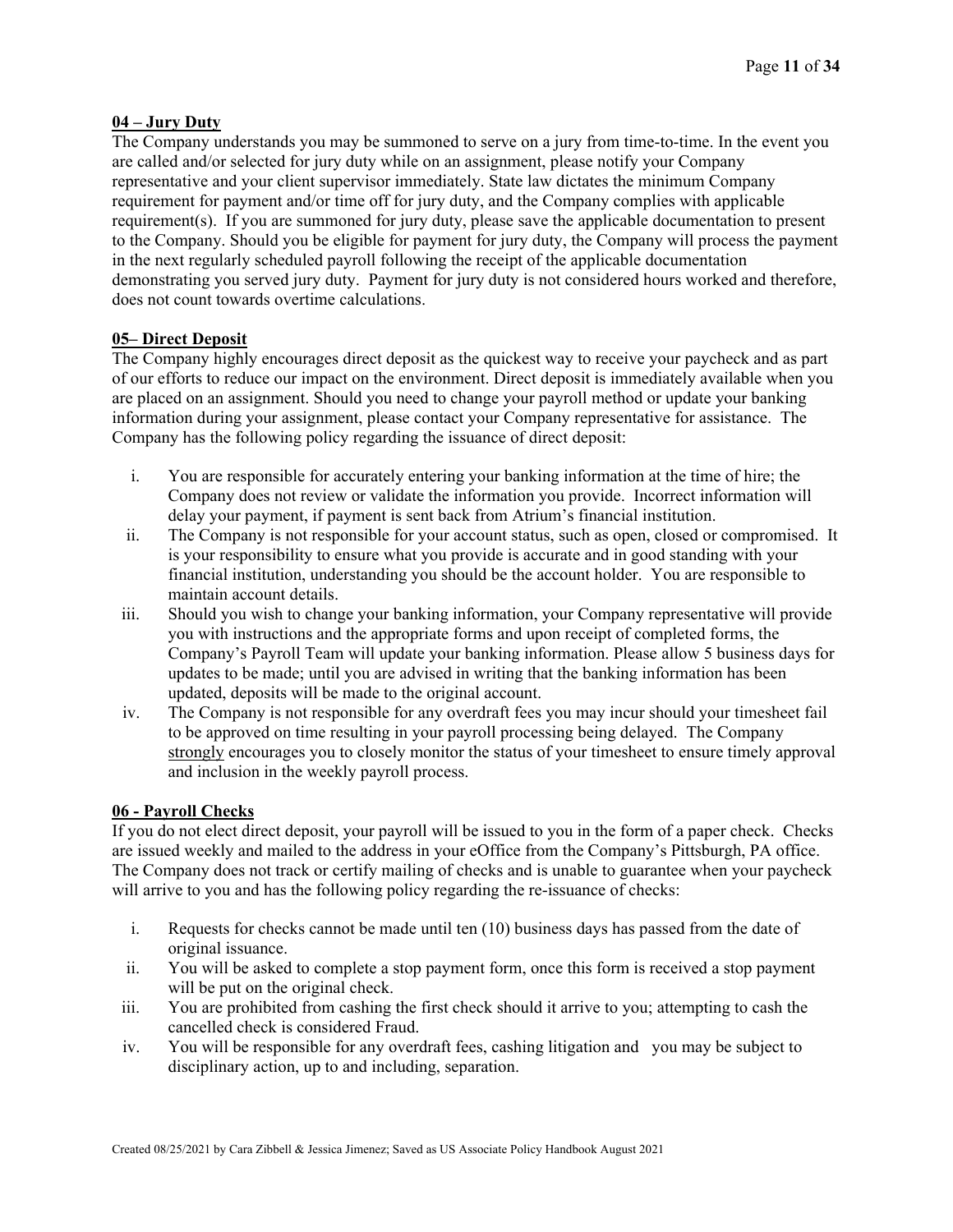# **07 – Money Network Card**

The Money Network payroll debit card provides a dependable, safe, and convenient way to receive your pay if you wish to receive electronic payment but don't have a bank account. The Company initiates the deposit for your net pay to the card. Once deposited, you can use your funds immediately in the same way a traditional debit card is used. Visit http://www.firstdata.com/moneynetwork/ to learn more; if you'd like to be paid via the Money Network Card, please contact your Company representative for enrollment forms.

# **08 - Form W-4**

When you register with the Company, you will be asked to complete a Form W-4 for tax purposes. You can locate a copy of the current year's W-4 on the eOffice or visit the IRS website to obtain a copy. Should you choose to change your deductions, please complete a new Form W-4 and submit to the payroll department.

# **09 - Forms W-2 & 1095**

Annually, no later than the deadlines established by applicable law, the Company will supply you with a Form W-2 and Form 1095.

# **10 - Payroll Processing**

The Company processes payroll on a weekly basis. Unless client practices dictate otherwise, the workweek is Monday – Sunday and payroll will be issued weekly. The Company recommends the following as best practices:

- i. Submit your timesheet as soon as possible at the conclusion of your workweek.
- ii. Monitor your timesheet's status and if necessary, remind your client supervisor to approve.
- iii. Regularly review the eOffice for important messages, including messages from the payroll department about changes in the payrolll processing schedule when a holiday occurs.

Review each paystub issued to monitor the accuracy of the hours processed, tax withholdings and benefits deductions.

# **11 - Reimbursable Expense Processing**

Upon client request, you may be asked to incur expenses on behalf of the client to which you've been assigned; those expenses will need to be submitted to the client for approval. Upon approval, the Company will process a reimbursement to you. The following are general guidelines for expense reimbursement; should the client have an expense policy; you will be required to adhere to that policy for any expenses incurred.

- i. Expense reimbursements are not taxed and therefore, must follow IRS guidelines. If you are unsure if an expense can be reimbursed in accordance with IRS guidelines, contact your Company representative for assistance.
- ii. If applicable, carefully review the client policy and/or instructions provided by your client supervisor or Company representative to ensure you understand what expenses are approved for reimbursement.
- iii. Keep copies of your receipts; you will be required to include documentation when requesting reimbursement. If you are being reimbursed for mileage, ensure you keep records of the distance you traveled as documentation. The mileage rate will be reimbursed in accordance with applicable law.
- iv. Submit expenses in a timely manner; expenses submitted after thirty (30) days from the date incurred will be ineligible for reimbursement.
- v. Expenses must be reasonable.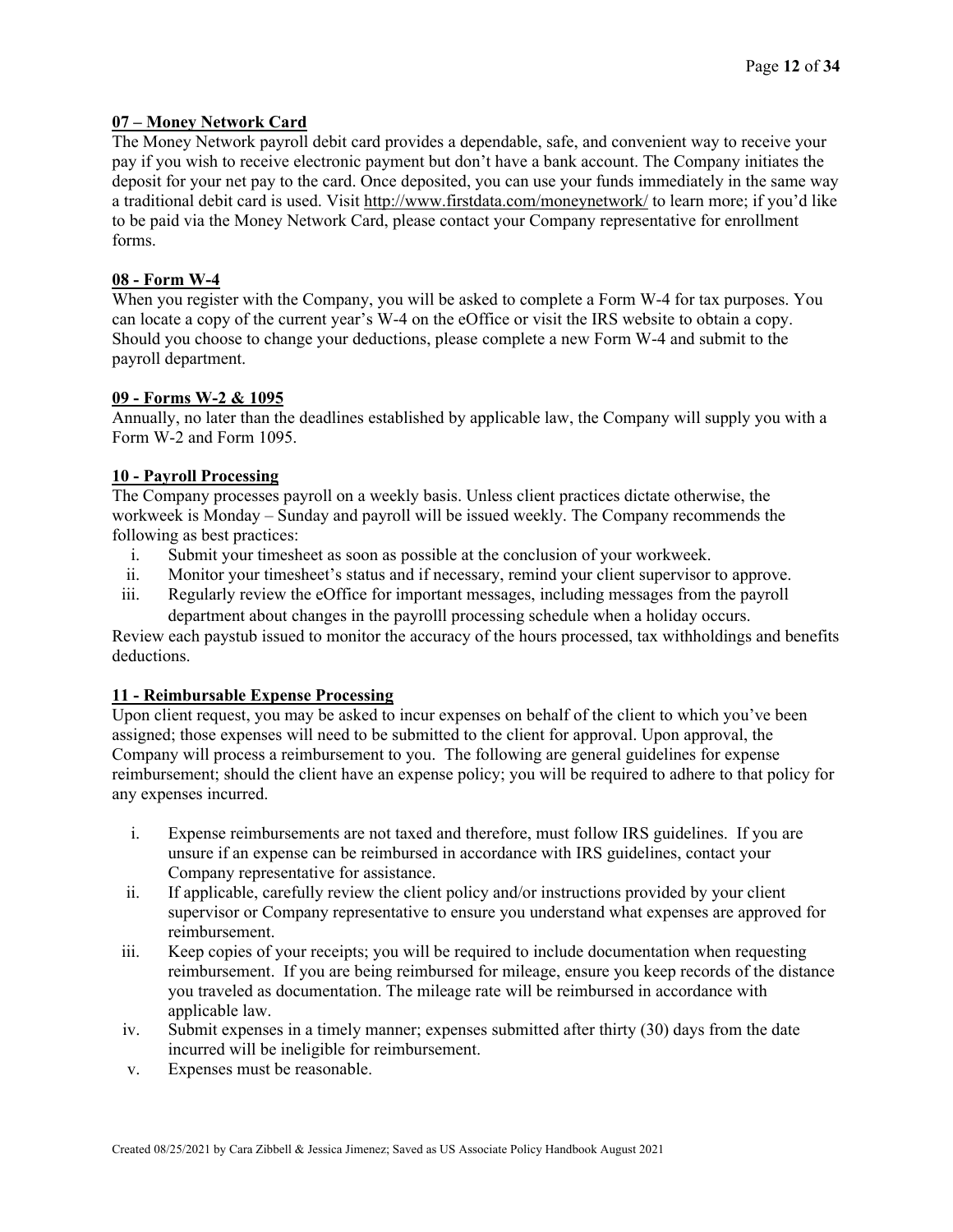# **12 - Overpayments**

In the event of an overpayment for any reason, the Company will contact you as soon as the overpayment is discovered. Should you notice that you are overpaid before the Company contacts you, it is your responsibility to notify the Company. Overpayments need to be returned to the Company as soon as possible to ensure that tax reporting, client invoices, and other important business processes can be corrected as soon as possible.

At the time the Company is made aware of an overpayment, your Company representative will notify you of the overpayment and provide a document confirming the overpayment amount and the process to return such funds the Company.

Subject to applicable law, the Company may be able to withhold the overpayment from your next payroll deposit(s) or check(s), if in same calendar year as the overpayment. Should that not be an option, you will be responsible for returning the funds to the Company by promptly sending the Company a check in the amount of the overpayment. Upon recouping the overpayment, the Company will update your tax withholdings accordingly.

Failure to return overpayments is considered theft and shall be subject to disciplinary action, including but not limited to separation, as well as potential criminal charges.

# **SECTION 4: BENEFITS**

In addition to the core benefits described below, the Company offers additional voluntary benefits; description of these offerings can be obtained from your Company representative.

To be eligible for benefits, you must meet the requirements set forth by the Patient Protection and Affordable Care Act ("ACA"). If you meet these requirements, you will receive an email notification. This email will outline details of Company benefits, enrollment instructions, deadlines and the premium cost-sharing amount.

#### **01 – Medical, Dental and Vision Insurances**

The Company offers ACA-compliant major medical plan(s), as well as dental and vision benefits. Depending on your assignment, you may be eligible to enroll. If you qualify, the premium cost sharing amount will be determined based on your compensation.

#### **02 – Prescription Discount Card**

You may be eligible to request a dental, vision, and prescription discount card. By doing so, you can save up to 65% on prescriptions as well as enjoy discounts at participating vision and dental providers. You can print this discount card directly from the eOffice.

#### **03 – Commuter Benefits (Transit)**

Commuter benefits are pre-tax deductions that can be used toward eligible commuting expenses. Should you choose to enroll, you may use pre-tax dollars to purchase commuter benefits in accordance with the maximum amounts set forth by the Internal Revenue Service ("IRS").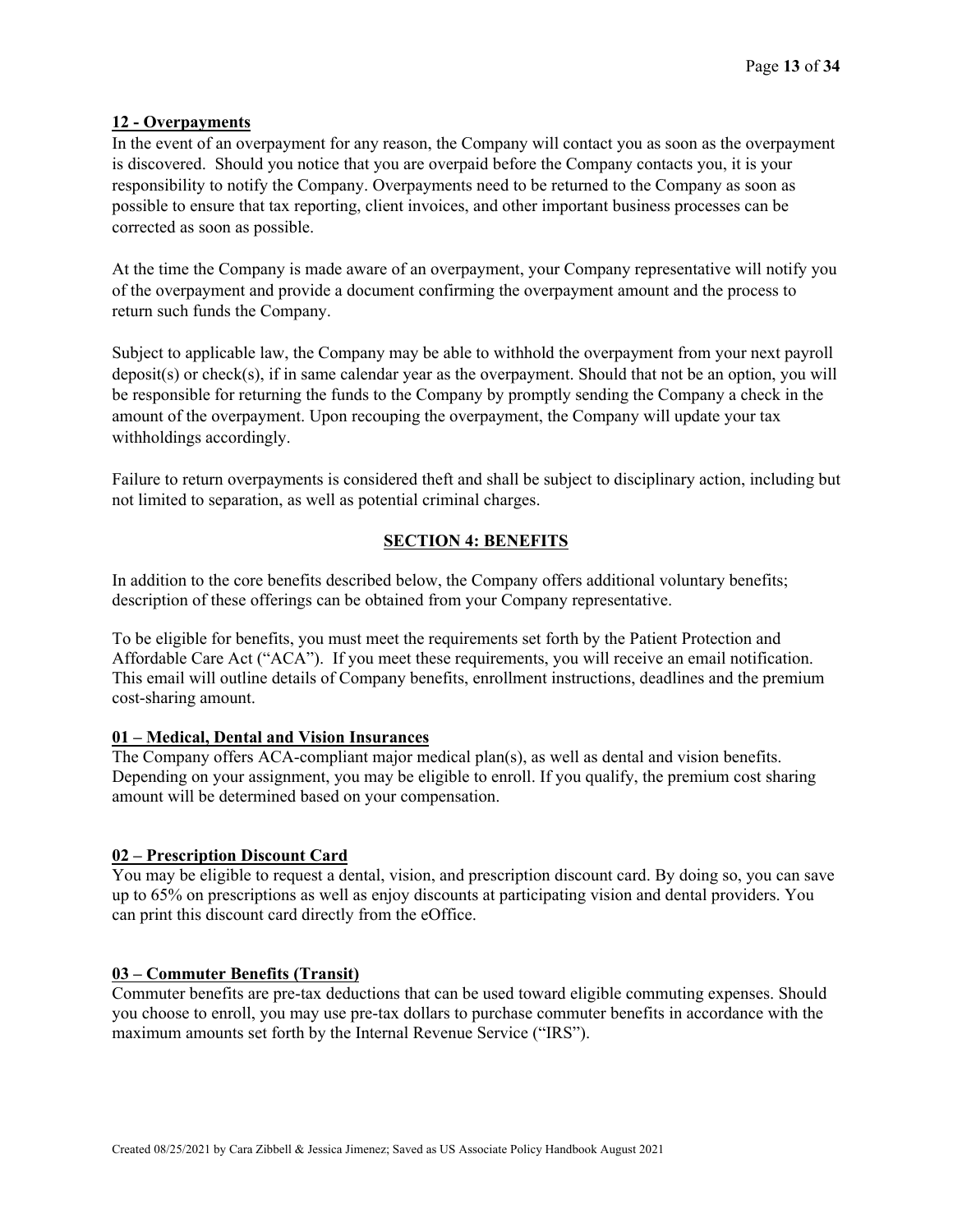# **04 – 401(k) Retirement Plan**

After the completion of 500 hours of paid work, you will be eligible to contribute pre-tax dollars toward the Company's 401(k) retirement plan.

# **05 – Referral Program**

Referral bonuses earn \$100 for each candidate referral successfully placed in a temporary position, with the tenth referral paid at \$500. Or earn between \$100 and \$250 (based on experience level) for each candidate referral successfully placed in a direct hire position.

In order to receive a candidate referral bonus for a temporary or direct hire position:

a) You must be a registered Employee of Company;

b) Temporary candidate must work a minimum of 260 hours for which Company billed;

c) Eligibility for the special bonus at ten referrals requires the ten temporary candidates to be placed within a 12-month period;

d) Direct hire candidate must have met required guarantee period (if applicable).

Earn \$500 for referring a new client to Company. In order to receive a client referral bonus:

a) You must be a registered Employee of Company

b) Company must have billed and received payment on a minimum of 500 temporary hours worked; or billed, received payment, and met required guarantee period (if applicable) on a direct hire placement.

# **06 – Family and Medical Leave Act (FMLA)**

The FMLA allows Employees to maintain Company service and continue benefits protection, if desired, while recovering from a disability or caring for an immediate family member. FMLA applies to all eligible employees, whether FMLA leave was requested by the employee, or designated by the Company. The Company complies with all applicable federal and state laws and regulations regarding family and medical leave. To the extent this Policy conflicts with applicable state or federal law, the Company will follow the applicable law.

#### **1. Eligibility**

To be eligible for leave under this Policy, you must have completed at least 12 months of service and have worked at least 1250 hours within the previous 12 months (unless applicable state law provides otherwise). You must also work at a worksite where the Company employs at least 50 employees within a 75-mile radius of that worksite.

#### **2. Type of Leave Covered**

To qualify as FMLA leave under this Policy, the leave must be for one of the reasons listed below:

1) The birth of a child and in order to care for that child.

2) The placement of a child for adoption or foster care and to care for the newly placed child.

3) To care for a spouse, child or parent with a serious health condition (described below).

4) The serious health condition (described below) of the employee.

An employee may take leave because of a serious health condition that makes the employee unable to perform the functions of his or her position.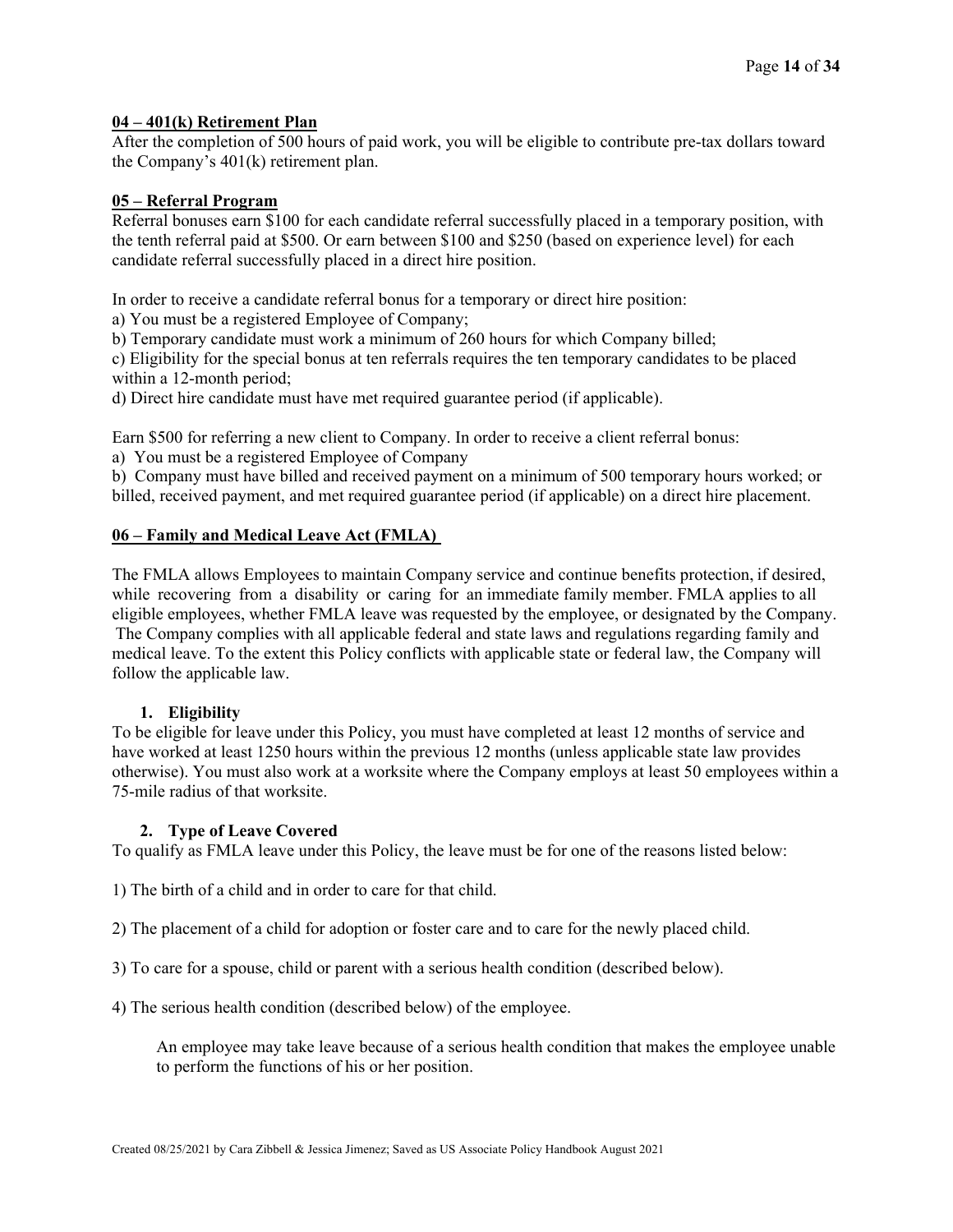Under the FMLA, a "spouse" means a husband or wife. Husband or wife refers to the other person with whom an individual entered into marriage as defined or recognized under state law for purposes of marriage in the state in which the marriage was entered into or, in the case of a marriage entered into outside of any state, if the marriage is valid in the place where entered into and could have been entered into in at least one state. This definition includes an individual in a same-sex or common law marriage that either:

- a. was entered into in a state that recognizes such marriages; or
- b. if entered into outside of any state, is valid in the place where entered into and could have been entered into in at least one state.

A serious health condition is defined as a condition that requires inpatient care at a hospital, hospice or residential medical care facility, including any period of incapacity or any subsequent treatment in connection with such inpatient care or a condition that requires continuing care by a licensed health care provider.

This Policy covers illnesses of a serious and long-term nature, resulting in recurring or lengthy absences. Generally, a chronic or long-term health condition that would result in a period of three consecutive days of incapacity with the first visit to the health care provider within seven days of the onset of the incapacity and a second visit within 30 days of the incapacity would be considered a serious health condition. For chronic conditions requiring periodic health care visits for treatment, such visits must take place at least twice a year.

Employees with questions about what illnesses are covered under this FMLA policy or under the company's sick leave policy are encouraged to consult with your Company representative.

If an Employee takes paid sick leave for a condition that progresses into a serious health condition and the employee requests unpaid leave as provided under this Policy, the company may designate all or some portion of related leave taken as leave under this Policy, to the extent that the earlier leave meets the necessary qualifications.

5) Qualifying exigency leave for families of members of the National Guard or Reserve or of a regular component of the Armed Forces when the covered military member is on covered active duty or called to covered active duty.

An Employee whose spouse, son, daughter or parent either has been notified of an impending call or order to covered active military duty or who is already on covered active duty may take up to 12 weeks of leave for reasons related to or affected by the family member's call-up or service. The qualifying exigency must be one of the following:

- a.  short-notice deployment
- b.  military events and activities
- c. childcare and school activities
- d. financial and legal arrangements
- e. counseling
- f. rest and recuperation
- g. post-deployment activities
	- h. additional activities that arise out of active duty, provided that the Company and Employee agree, including agreement on timing and duration of the leave.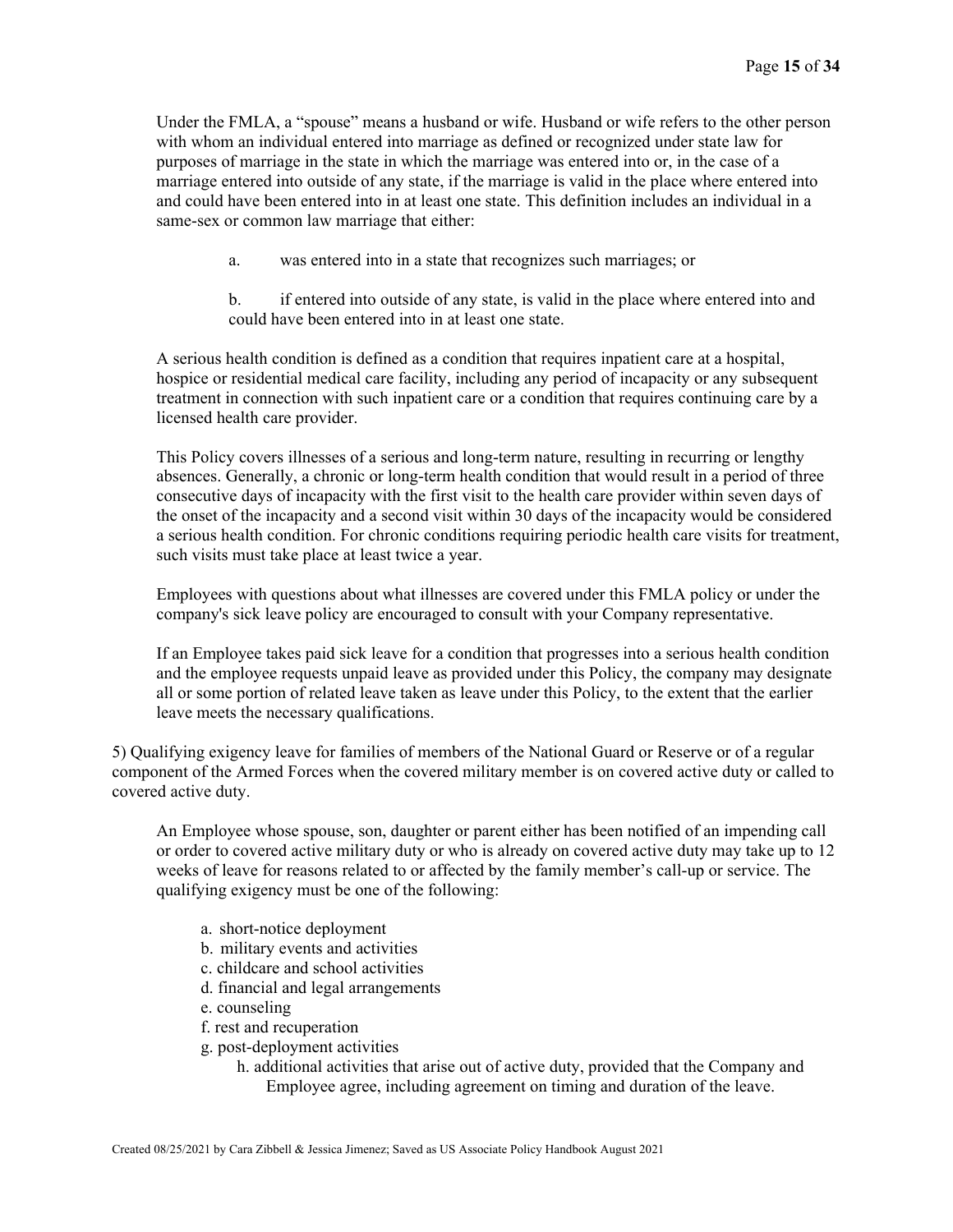Eligible Employees are entitled to FMLA leave to care for a current member of the Armed Forces, including a member of the National Guard or Reserve, or a member of the Armed Forces, the National Guard or Reserve who is on the temporary disability retired list, who has a serious injury or illness incurred in the line of duty on active duty for which he or she is undergoing medical treatment, recuperation, or therapy; or otherwise in outpatient status; or otherwise on the temporary disability retired list. Eligible Employees may not take leave under this provision to care for former members of the Armed Forces, former members of the National Guard and Reserve, or members on the permanent disability retired list.

(6) To care for a covered servicemember with a serious injury or illness if the Employee is the spouse, son, daughter, parent, or next of kin of the covered servicemember.

a)    A "son or daughter of a covered servicemember" means the covered servicemember's biological, adopted, or foster child, stepchild or legal ward, or a child for whom the covered servicemember stood in loco parentis, and who is of any age.

b)    A "parent of a covered servicemember" means a covered servicemember's biological, adoptive, step or foster father or mother, or any other individual who stood in loco parentis to the covered servicemember. This term does not include parents in law.

c)    The "next of kin of a covered servicemember" is the nearest blood relative, other than the covered servicemember's spouse, parent, son or daughter, in the following order of priority: blood relatives who have been granted legal custody of the servicemember by court decree or statutory provisions, brothers and sisters, grandparents, aunts and uncles, and first cousins, unless the covered servicemember has specifically designated in writing another blood relative as his or her nearest blood relative for purposes of military caregiver leave under the FMLA. When no such designation is made, and there are multiple family members with the same level of relationship to the covered servicemember, all such family members shall be considered the covered servicemember's next of kin and may take FMLA leave to provide care to the covered servicemember, either consecutively or simultaneously. When such designation has been made, the designated individual shall be deemed to be the covered servicemember's only next of kin. For example, if a covered servicemember has three siblings and has not designated a blood relative to provide care, all three siblings would be considered the covered servicemember's next of kin. Alternatively, where a covered servicemember has siblings and designates a cousin as his or her next of kin for FMLA purposes, then only the designated cousin is eligible as the covered servicemember's next of kin. An employer is permitted to require an Employee to provide confirmation of covered family relationship to the covered servicemember pursuant to § 825.122(k).

"Covered active duty" means:

(a) "Covered active duty" for members of a regular component of the Armed Forces means duty during deployment of the member with the Armed Forces to a foreign country.

(b) *Covered active duty or call to covered active duty status* in the case of a member of the Reserve components of the Armed Forces means duty during the deployment of the member with the Armed Forces to a foreign country under a federal call or order to active duty in support of a contingency operation, in accordance with 29 CR 825.102.

The leave may commence as soon as the individual receives the call-up notice. (Son or daughter for this type of FMLA leave is defined the same as for child for other types of FMLA leave except that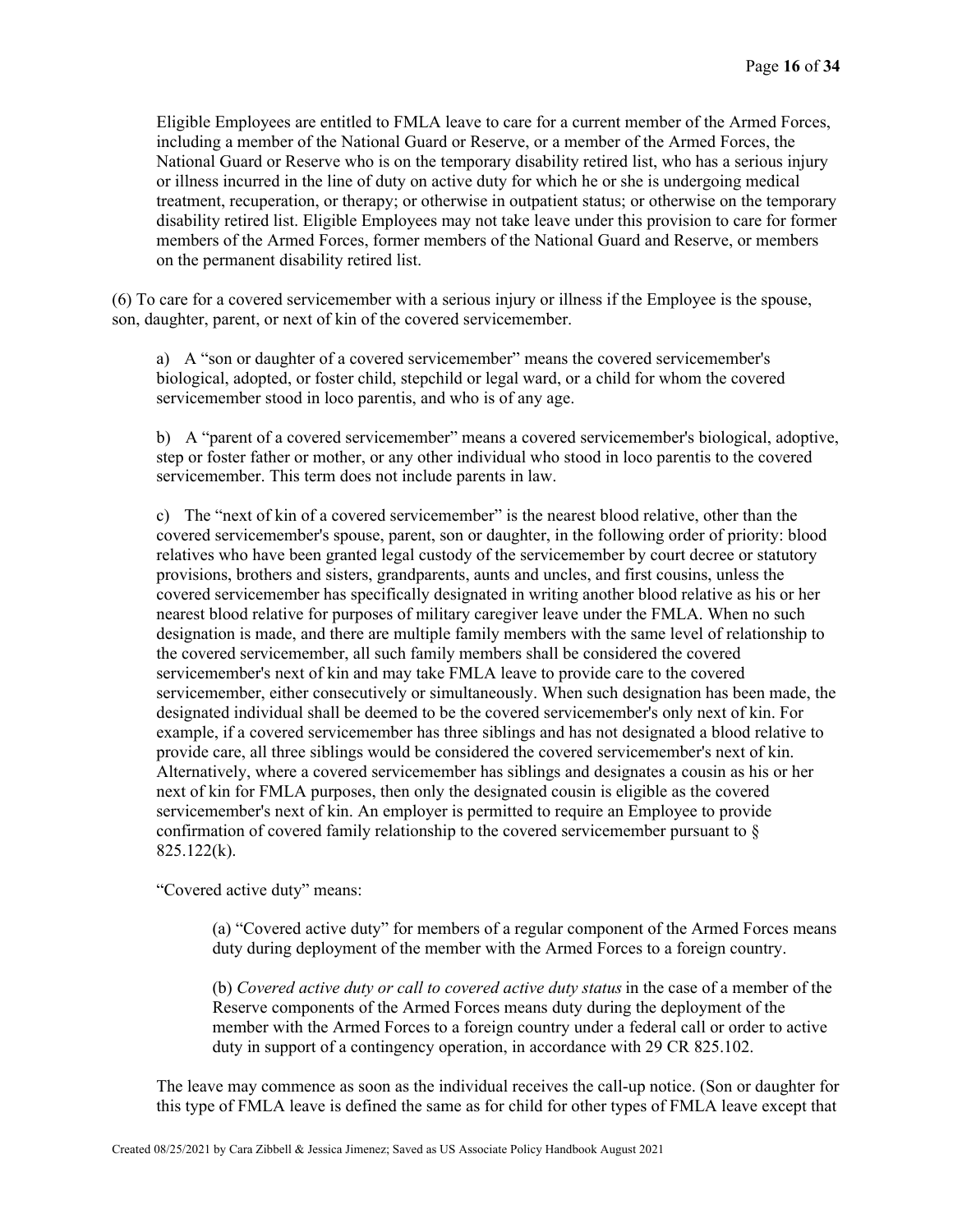the person does not have to be a minor.) This type of leave would be counted toward the Employee's 12-week maximum of FMLA leave in a 12-month period.

(7) Military caregiver leave (also known as covered servicemember leave) to care for an injured or ill servicemember or veteran.

An Employee whose son, daughter, parent or next of kin is a covered servicemember may take up to 26 weeks of leave in a single 12-month period to care for that servicemember.

Next of kin is defined as the closest blood relative of the injured or recovering servicemember.

The term "covered servicemember" means:

(a) a member of the Armed Forces (including a member of the National Guard or Reserve) who is undergoing medical treatment, recuperation, or therapy; is otherwise in outpatient status; or is otherwise on the temporary disability retired list, for a serious injury or illness; or

(b) a veteran who is undergoing medical treatment, recuperation, or therapy for a serious injury or illness and who was a member of the Armed Forces (including a member of the National Guard or Reserve) at any time during the period of 5 years preceding the date on which the veteran undergoes that medical treatment, recuperation or therapy.

The term "serious injury or illness" means:

(a) in the case of a member of the Armed Forces (including a member of the National Guard or Reserve), means an injury or illness that was incurred by the member in line of duty on active duty in the Armed Forces (or existed before the beginning of the member's active duty and was aggravated by service in line of duty on active duty in the Armed Forces) and that may render the member medically unfit to perform the duties of the member's office, grade, rank or rating;

(b) in the case of a veteran who was a member of the Armed Forces (including a member of the National Guard or Reserve) at any time during a period when the person was a covered servicemember, means a qualifying (as defined by the Secretary of Labor) injury or illness incurred by a covered servicemember in the line of duty on active duty that may render the servicemember medically unfit to perform the duties of his or her office, grade, rank or rating.

(c) Outpatient status, with respect to a covered servicemember, means the status of a member of the Armed Forces assigned to either a military medical treatment facility as an outpatient; or a unit established for the purpose of providing command and control of members of the Armed Forces receiving medical care as outpatients.

#### **3. Amount of Leave**

An eligible Employee can take up to 12 weeks for the FMLA circumstances (No. 1) through (No. 5) above under this Policy during any 12-month period. The company will measure the 12-month period as a rolling 12-month period measured backward from the date an Employee uses any leave under this Policy. Each time an employee takes leave, the company will compute the amount of leave the Employee has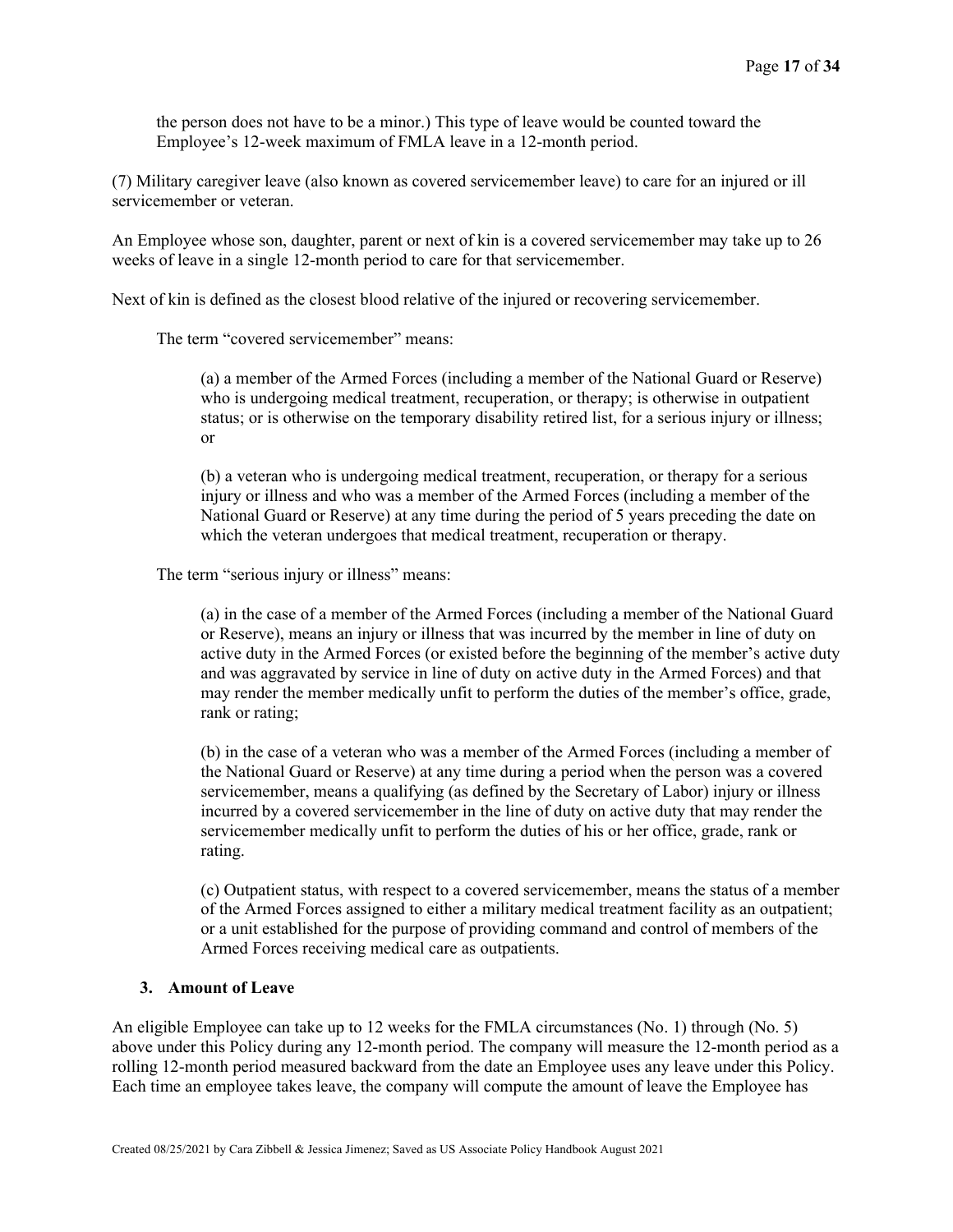taken under this Policy in the last 12 months and subtract it from the 12 weeks of available leave, and the balance remaining is the amount the Employee is entitled to take at that time.

An eligible Employee can take up to 26 weeks for the FMLA circumstance (No. 6) above (military caregiver leave) during a single 12-month period. For this military caregiver leave, the company will measure the 12-month period as a rolling 12-month period measured forward. FMLA leave already taken for other FMLA circumstances will be deducted from the total of 26 weeks available.

If a husband and wife both work for the company and each wishes to take leave for the birth of a child, adoption or placement of a child in foster care, or to care for a parent (but not a parent "in-law") with a serious health condition, the husband and wife may only take a combined total of 12 weeks of leave. If a husband and wife both work for the company and each wishes to take leave to care for a covered injured or ill servicemember, the husband and wife may only take a combined total of 26 weeks of leave.

# **4. Employee Status and Benefits During Leave**

While an Employee is on leave, the company will continue the Employee's health benefits during the leave period at the same level and under the same conditions as if the Employee had continued to work.

If the Employee chooses not to return to work for reasons other than a continued serious health condition of the Employee or the Employee 's family member or a circumstance beyond the Employee 's control, the company will require the Employee to reimburse the Company the amount it paid for the Employee 's health insurance premium during the leave period.

Under current Company policy, the Employee pays a portion of the health care premium. While on paid leave, the Company will continue to make payroll deductions to collect the Employee 's share of the premium. While on unpaid leave, the Employee must continue to make this payment, either in person or by mail. The payment must be received in the Accounting Department by the first day of each month. If the payment is more than 30 days late, the Employee's health care coverage may be dropped for the duration of the leave. The Company will provide 15 days' notification prior to the Employee's loss of coverage.

If the Employee contributes to a life insurance or disability plan, the Company will continue making payroll deductions while the Employee is on paid leave. While the Employee is on unpaid leave, the Employee may request continuation of such benefits and pay his or her portion of the premiums, or the Company may elect to maintain such benefits during the leave and pay the Employee's share of the premium payments. If the Employee does not continue these payments, the Company may discontinue coverage during the leave. If the Company maintains coverage, the Company may recover the costs incurred for paying the Employee's share of any premiums, whether or not the Employee returns to work.

#### **5. Employee Status After Leave**

An Employee who takes leave under this Policy may be asked to provide a fitness for duty (FFD) clearance from a health care provider. This requirement will be included in the Company's response to the FMLA request. Generally, an Employee who takes FMLA leave will be able to return to the same position or a position with equivalent status, pay, benefits and other employment terms. The position will be the same or one that is virtually identical in terms of pay, benefits and working conditions. The Company may choose to exempt certain key employees from this requirement and not return them to the same or similar position when doing so will cause substantial and grievous economic injury to business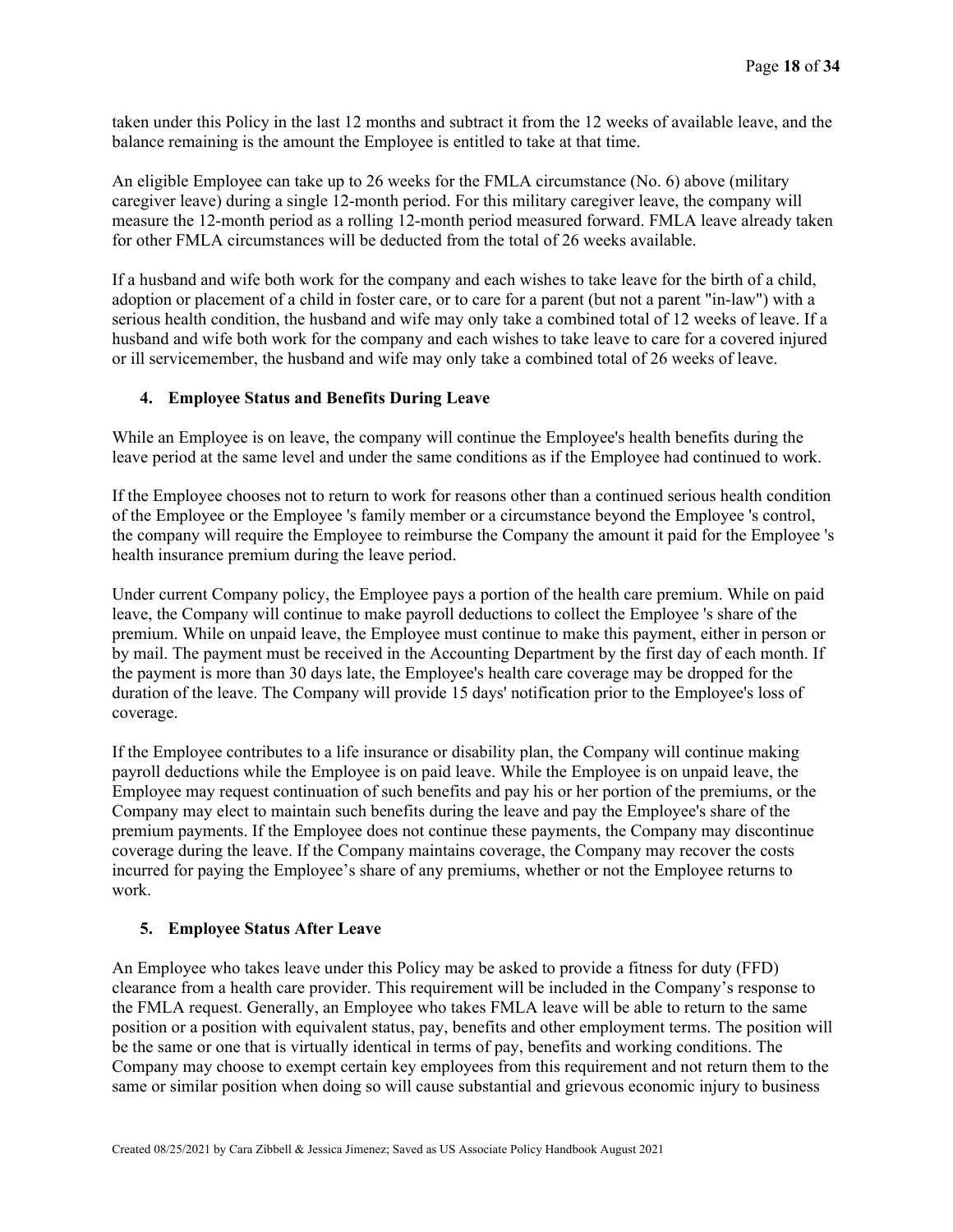operations. Key employees will be given written notice at the time FMLA leave is requested of his or her status as a key employee.

#### **6. Use of Paid and Unpaid Leave**

An Employee who is taking FMLA leave because of the Employee's own serious health condition or the serious health condition of a family member must use all paid vacation, personal or sick leave prior to being eligible for unpaid leave. Sick leave may be run concurrently with FMLA leave if the reason for the FMLA leave is covered by the established sick leave policy.

Disability leave for the birth of a child and for an Employee's serious health condition, including workers' compensation leave (to the extent that it qualifies), will be designated as FMLA leave and will run concurrently with FMLA. For example, if a Company provides six weeks of pregnancy disability leave, the six weeks will be designated as FMLA leave and counted toward the Employee's 12-week entitlement. The Employee may then be required to substitute accrued (or earned) paid leave as appropriate before being eligible for unpaid leave for what remains of the 12-week entitlement. An Employee who is taking leave for the adoption or foster care of a child must use all paid vacation, personal or family leave prior to being eligible for unpaid leave.

An employee who is using military FMLA leave for a qualifying exigency must use all paid vacation and personal leave prior to being eligible for unpaid leave. An Employee using FMLA military caregiver leave must also use all paid vacation, personal leave or sick leave (as long as the reason for the absence is covered by the company's sick leave policy) prior to being eligible for unpaid leave.

# **7. Intermittent Leave or a Reduced Work Schedule**

The Employee may take FMLA leave in 12 consecutive weeks, may use the leave intermittently (take a day periodically when needed over the year) or, under certain circumstances, may use the leave to reduce the workweek or workday, resulting in a reduced hour schedule. In all cases, the leave may not exceed a total of 12 workweeks (or 26 workweeks to care for an injured or ill servicemember over a 12-month period).

The company may temporarily transfer an Employee to an available alternative position with equivalent pay and benefits if the alternative position would better accommodate the intermittent or reduced schedule, in instances when leave for the Employee or Employee's family member is foreseeable and for planned medical treatment, including recovery from a serious health condition or to care for a child after birth or placement for adoption or foster care.

For the birth, adoption or foster care of a child, the company and the employee must mutually agree to the schedule before the Employee may take the leave intermittently or work a reduced-hour schedule. Leave for birth, adoption or foster care of a child must be taken within one year of the birth or placement of the child.

If the Employee is taking leave for a serious health condition or because of the serious health condition of a family member, the Employee should try to reach agreement with the company before taking intermittent leave or working a reduced-hour schedule. If this is not possible, then the Employee must prove that the use of the leave is medically necessary.

#### **8. Certification for the Employee's Serious Health Condition**

The company will require certification for the Employee's serious health condition. The Employee must respond to such a request within fifteen (15) days of the request or provide a reasonable explanation for the delay. Failure to provide certification may result in a denial of continuation of leave. Medical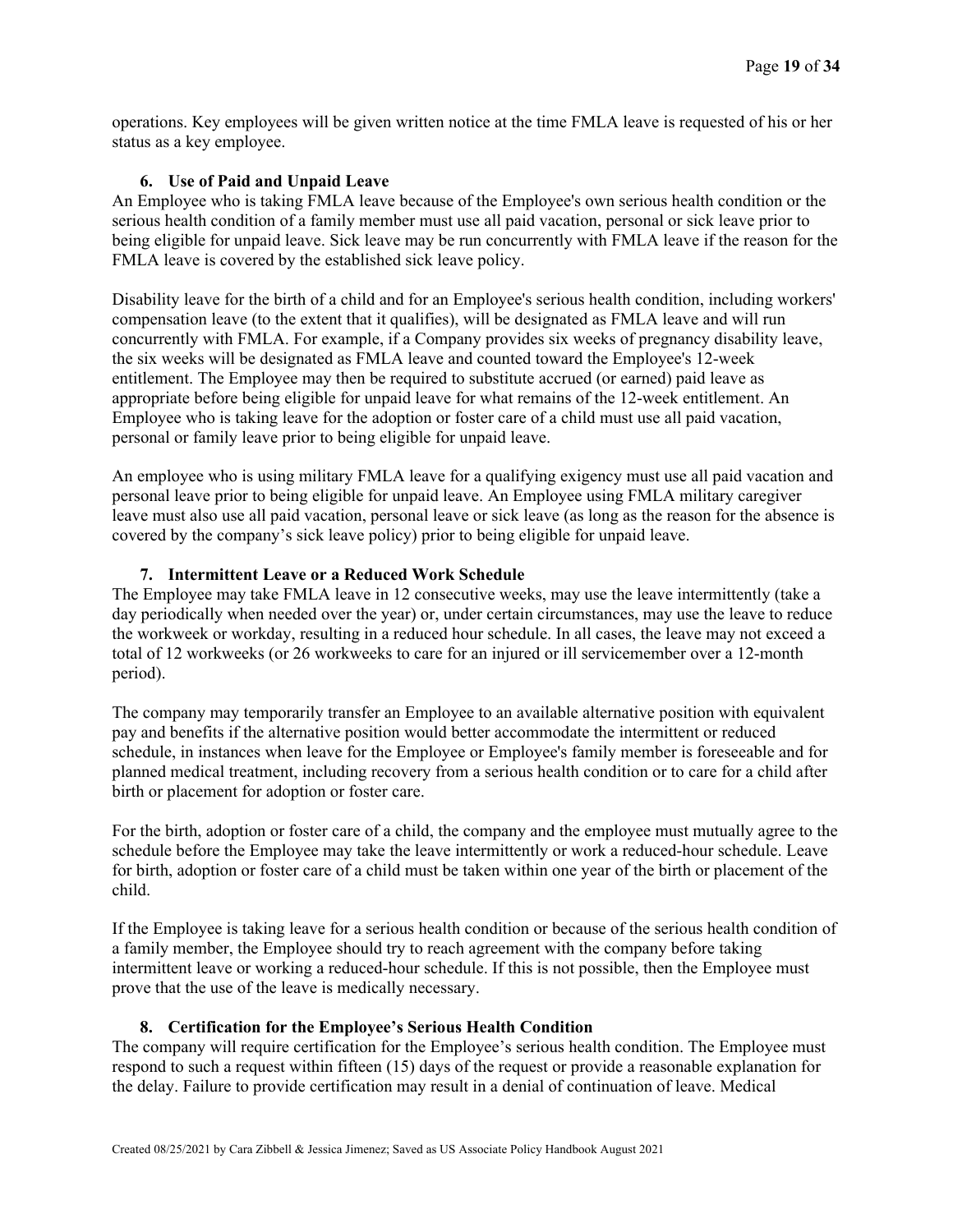certification will be provided using the Department of Labor Certification of Health Care Provider for Employee's Serious Health Condition.

The Company may directly contact the Employee's health care provider for verification or clarification purposes using a health care professional, an HR professional, leave administrator or management official. The Company will not use the Employee's direct supervisor for this contact. Before the Company makes this direct contact with the health care provider, the Employee will be a given an opportunity to resolve any deficiencies in the medical certification. In compliance with HIPAA Medical Privacy Rules, the Company will obtain the Employee's permission for clarification of personal health information.

The Company has the right to ask for a second opinion if it has reason to doubt the certification. The Company will pay for the Employee to get a certification from a second doctor, which the Company will select. The Company may deny FMLA leave to an Employee who refuses to release relevant medical records to the health care provider designated to provide a second or third opinion. If necessary, to resolve a conflict between the original certification and the second opinion, the Company will require the opinion of a third doctor. The Company and the Employee will mutually select the third doctor, and the Company will pay for the opinion. This third opinion will be considered final. The Employee will be provisionally entitled to leave and benefits under the FMLA pending the second and/or third opinion.

#### **9. Certification for the Family Member's Serious Health Condition**

The Company will require certification for the family member's serious health condition. The Employee must respond to such a request within fifteen (15) days of the request or provide a reasonable explanation for the delay. Failure to provide certification may result in a denial of continuation of leave. Medical certification will be provided using the Department of Labor Certification of Health Care Provider for Family Member's Serious Health Condition.

The Company may directly contact the Employee's family member's health care provider for verification or clarification purposes using a health care professional, an HR professional, leave administrator or management official. The Company will not use the Employee's direct supervisor for this contact. Before the Company makes this direct contact with the health care provider, the Employee will be a given an opportunity to resolve any deficiencies in the medical certification. In compliance with HIPAA Medical Privacy Rules, the Company will obtain the Employee's family member's permission for clarification of personal health information.

The Company has the right to ask for a second opinion if it has reason to doubt the certification. The Company will pay for the Employee's family member to get a certification from a second doctor, which the Company will select. The Company may deny FMLA leave to an Employee whose family member refuses to release relevant medical records to the health care provider designated to provide a second or third opinion. If necessary, to resolve a conflict between the original certification and the second opinion, the Company will require the opinion of a third doctor. The Company and the Employee will mutually select the third doctor, and the Company will pay for the opinion. This third opinion will be considered final. The Employee will be provisionally entitled to leave and benefits under the FMLA pending the second and/or third opinion.

# **10. Certification of Qualifying Exigency for Military Family Leave**

The Company will require certification of the qualifying exigency for military family leave. The Employee must respond to such a request within fifteen (15) days of the request or provide a reasonable explanation for the delay. Failure to provide certification may result in a denial of continuation of leave. This certification will be provided using the Department of Labor Certification of Qualifying Exigency for Military Family Leave.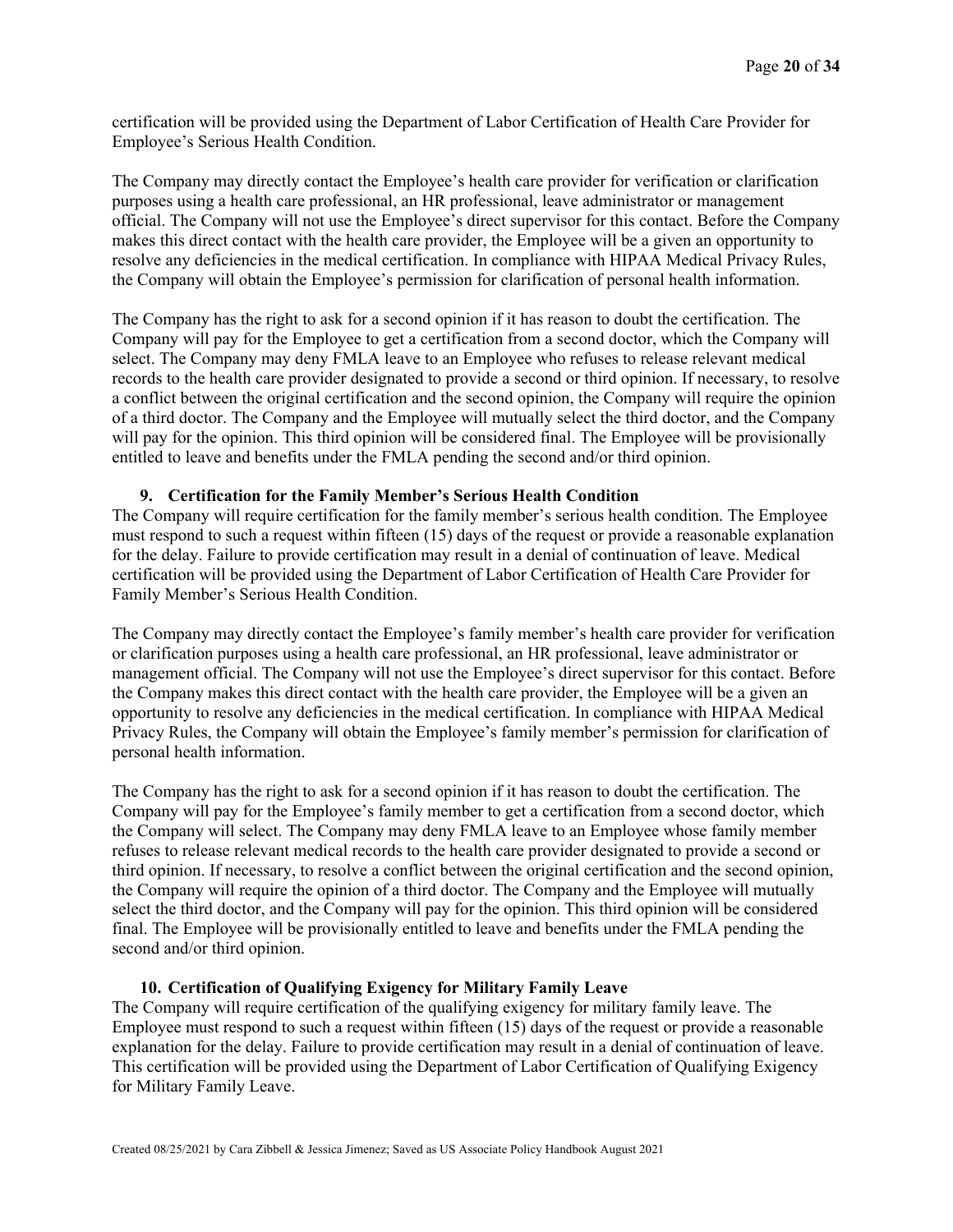# **11. Certification for Serious Injury or Illness of Covered Servicemember for Military Family Leave**

The Company will require certification for the serious injury or illness of the covered servicemember. The Employee must respond to such a request within fifteen (15) days of the request or provide a reasonable explanation for the delay. Failure to provide certification may result in a denial of continuation of leave. This certification will be provided using the Department of Labor Certification for Serious Injury or Illness of Covered Servicemember.

# **12. Recertification**

The Company may request recertification for the serious health condition of the Employee or the Employee's family member no more frequently than every thirty (30) days unless circumstances have changed significantly, or if the Company receives information casting doubt on the reason given for the absence, or if the Employee seeks an extension of his or her leave. Otherwise, the Company may request recertification for the serious health condition of the Employee or the Employee's family member every six (6) months in connection with an FMLA absence. The Company may provide the Employee's health care provider with the Employee's attendance records and ask whether need for leave is consistent with the Employee's serious health condition.

# **13. Procedure for Requesting FMLA Leave**

All Employees requesting FMLA leave must provide verbal or written notice of the need for the leave to the HR manager. Within five (5) business days after the Employee has provided this notice, the HR manager will complete and provide the Employee with the DOL Notice of Eligibility and Rights.

When the need for the leave is foreseeable, the Employee must provide the Company with at least 30 days' notice. When an Employee becomes aware of a need for FMLA leave less than 30 days in advance, the Employee must provide notice of the need for the leave either the same day the need for leave is discovered or the next business day. When the need for FMLA leave is not foreseeable, the Employee must comply with the Company's usual and customary notice and procedural requirements for requesting leave, absent unusual circumstances.

# **14. Designation of FMLA Leave**

Within five (5) business days after the Employee has submitted the appropriate certification form, the HR manager will complete and provide the Employee with a written response to the Employee's request for FMLA leave using the DOL Designation Notice.

# **15. Intent to Return to Work from FMLA Leave**

On a basis that does not discriminate against Employees on FMLA leave, the Company may require an Employee on FMLA leave to report periodically on the Employee's status and intent to return to work.

# **SECTION 5: Use of Technology Tools & Electronic Communication**

# **01 – General Technology Policy**

The Company and/or client maintains electronic communication systems and electronic technology (herein "Technology") to further the Company's and/or client's business goals. Company/client Technology includes, but is not limited to, voicemail, email, Internet access, computers, tablets, and other similar devices, software, and/or hardware.

Technology is considered Company/client property and is not the private property of any Employee. As such, voicemail, email, computers, phones, electronic files, and/or other electronic data stored on the Company's/client's systems and/or networks are the property of the Company/client. The Company/client reserves the right to monitor and review all communications occurring on or being sent to or from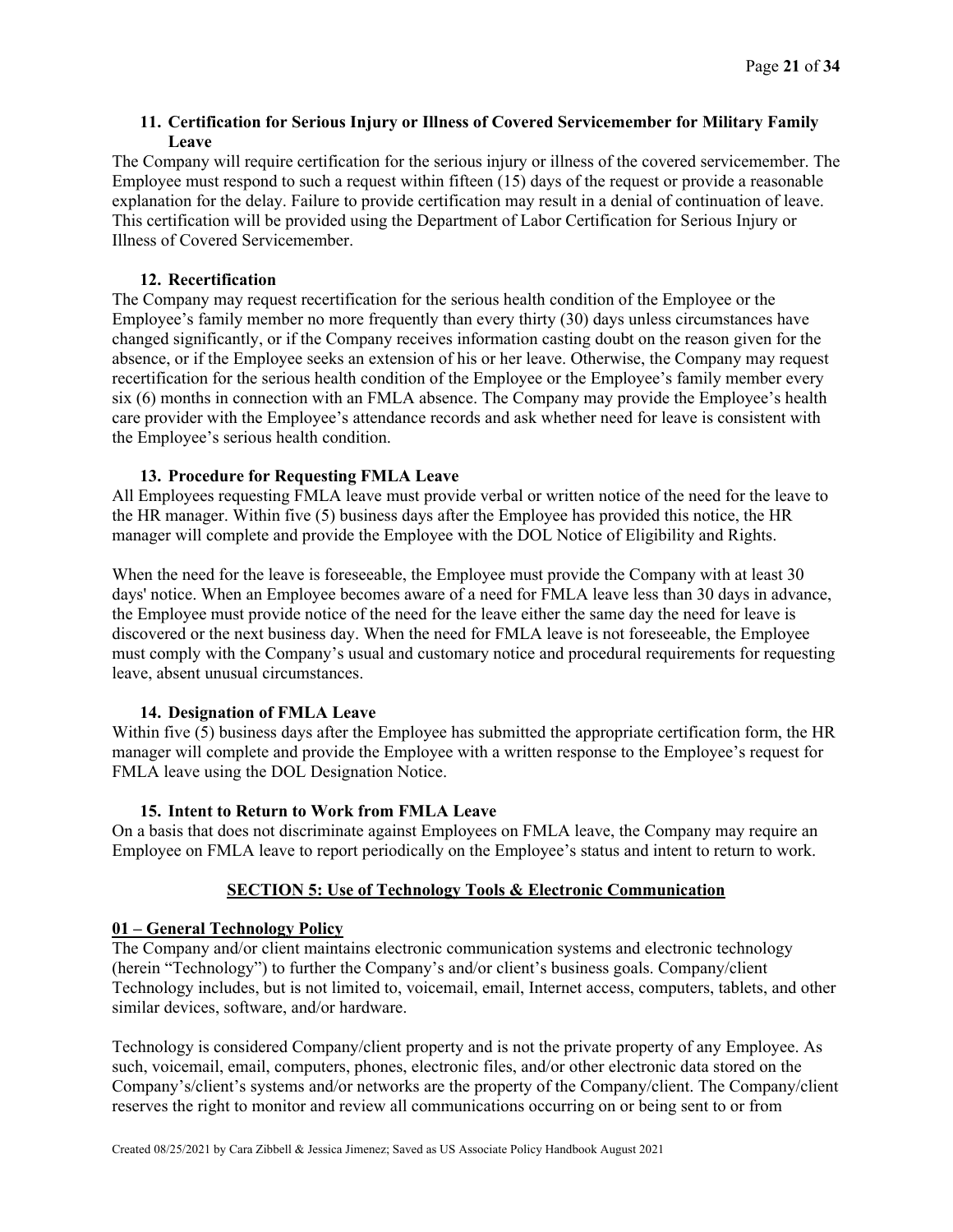Company/client Technology and/or equipment or over the Company/client network. No Employee should have any expectation of privacy with respect to any of the Company's/client's Technology. Access to Company/client Technology is strictly for conducting business and carries legal and ethical responsibilities.

Technology may not be used to solicit for commercial ventures, outside organizations, or other non-jobrelated solicitations. Technology is a business communication medium and its use should be limited to the business of the Company/client.

This Policy should be read and interpreted in conjunction with the Company's/client's other policies, including but not limited to, policies regarding confidentiality and prohibiting harassment, discrimination, offensive conduct or inappropriate behavior. Employees are expected to follow client policies and procedures as they relate to client technology and systems.

#### *Technology Security- Privacy*

The Company values and respects Employee privacy and is committed to protecting it through our Privacy Policy (the "Privacy Policy). The Privacy Policy describes the use and disclosure of information the Company collects from you or provided by you when you visit the following Company websites (https://www.atriumstaff.com and https://www.atriumworks.com) and together with any materials and services available therein, and successor site(s) thereto and our practices for collecting, using, maintaining, protecting, and disclosing that information. The full Company Privacy Policy can be found in the links provided in the Addendum attached hereto.

#### *Technology Security - General*

Employees should take reasonable precautions to protect the security of the devices assigned to them, as well as the work product produced on such devices. Employees should take reasonable precautions to prevent portable technology from theft or damage. If your device is stolen or damaged, you should report the theft or damage immediately to your Company representative and your client supervisor.

#### *Technology Security – Passwords*

Passwords should not be shared with anyone. Passwords are designed to maintain the confidentiality of the Company's/client's business-related information. They are intended to give Employee's access to all or part of the Company's/client's communications systems as part of an Employee's work function. Passwords are not intended to provide confidentiality with respect to personal messages and/or documents stored on the Company's/client's systems and/or network.

#### *Technology Security – Downloads*

Do not download programs or executable files (e.g., files ending in ".exe"), unless expressly authorized by the Company/client. Employees are prohibited from downloading, including but not limited to, music or any other media file, personal documents, browser plugins etc.

Do not open attachments or download documents from unknown or unidentified external sources. Such data may contain computer viruses capable of causing substantial damage to the Company's/client's systems.

#### *Technology Security – Email & Internet Access*

Email and Internet access is for Company/client business purposes only and not for Employee personal use. Do not open email messages or click on any links from unknown or unidentified external sources. Do not use email to send "chain letters" or to send files in violation of copyright laws.

# **Extreme caution should be used when sending or receiving confidential and/ or privileged information via email. Check with your Company representative and/or your client supervisor before**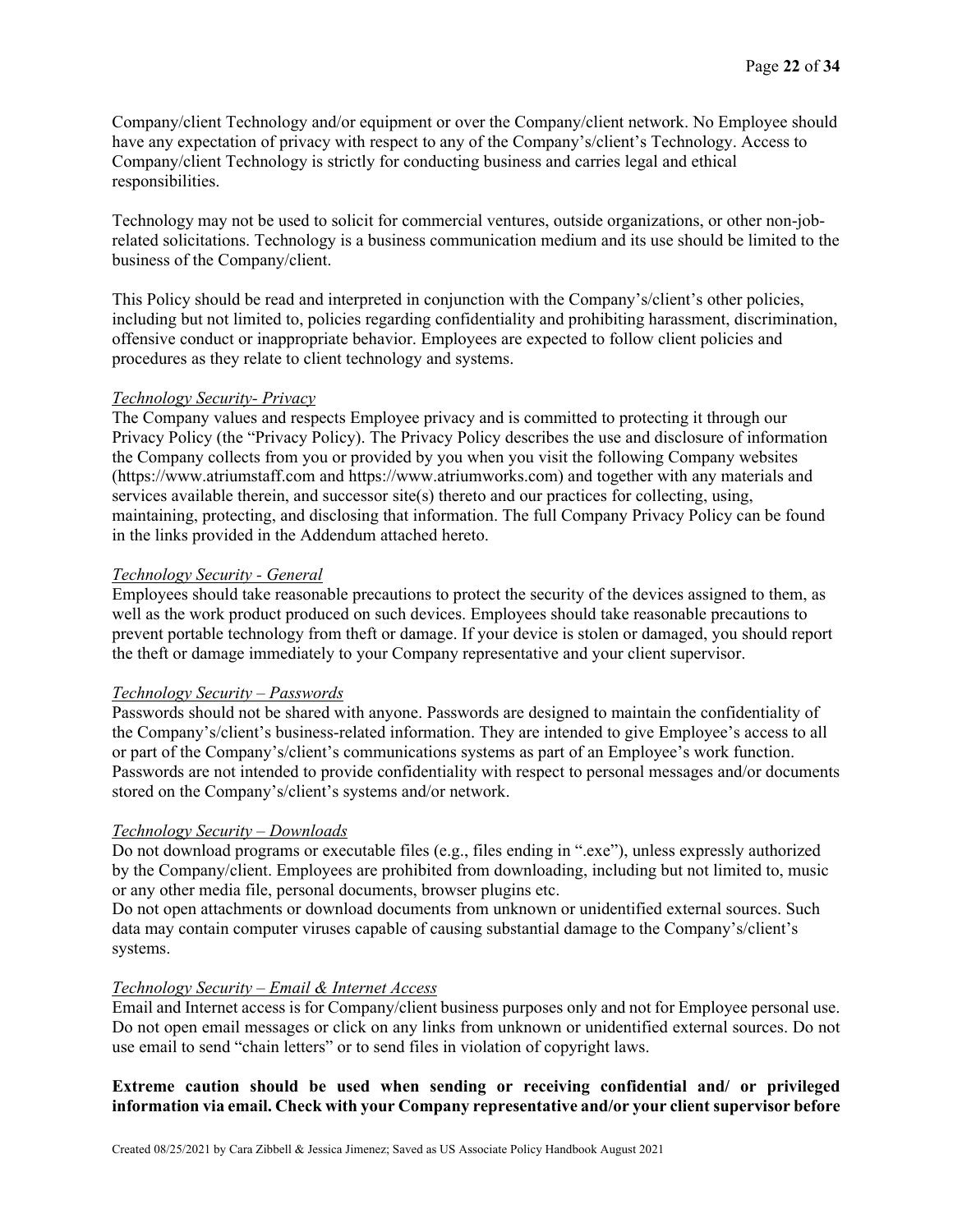# **sending emails containing any such sensitive and/or confidential information for instructions on how to do so safely and securely, which may require the use of encryption***.* **Employees are prohibited from forwarding email for any Company/client system to non-business or personal accounts.**

Emails are more permanent than written communication on paper. Emails that have been "erased" or "deleted" are still possible to retrieve, read, print, and forward. Email may be monitored, reviewed, and retrieved. Generally, emails are subject to discovery in litigation unless subject to a privilege.

You must abide by all federal and state laws, as well as Company/client policy, with regard to information posted, sent, downloaded, and/or viewed through the Internet. You are prohibited from:

- Accessing the Internet for any unethical purposes, including but not limited to pornography, violence, gambling, racism, harassment, or any illegal activity;
- The unauthorized release or disclosure of any Company and/or client information through the Internet, email, or through any other means;
- Sharing Company/client trade secrets and confidential information over the Internet or by email;
- Using Internet access through the Company and/or the client's systems and/or networks for any other business or profit-making activities;
- Downloading software from the Internet without prior written approval;
- Downloading games from the Internet;
- Downloading executable files or programs which change the configuration of your computer system without express prior approval; and
- Using the Internet or email to conduct separate business with third parties to further freelance work and/or to develop an independent business venture.

# **02 – Cell Phone Use**

The Company cares about and promotes a safe and productive work environment. As such, your cell phone use should be kept to a minimum and should follow the guidelines as set forth by the client to which you are assigned.

If personal use of your cell phone causes disruptions or a loss in productivity (either your productivity or the productivity of other client Employees), or if cell phone use is deemed excessive, you may be subject to disciplinary action up to and including separation.

Many states have laws that prohibit the use of cell phones while driving. Even if you live in a state that doesn't have a law prohibiting the use of cell phones while driving, it is well documented that distracted driving is dangerous. If you are operating a vehicle during the course of your assignment and receive a call or text message on your cell phone, do not answer or reply. The Company cares about your safety and violating this Policy may result in disciplinary action up to and including separation.

Unless approved by Company in writing, you will not be reimbursed for cell phone use related to your employment or assignment with a client.

# **03 – Telephone Policy**

The Company's/client's telephone and voice message system is intended for business use only. Personal use is prohibited. If you need to make a personal call, do so using a personal cellular phone or other personal device during a non-work period.

International phone calls outside of the US is not permitted without prior written authorization from the client. All voice messages are Company/client property, Employees are prohibited from forwarding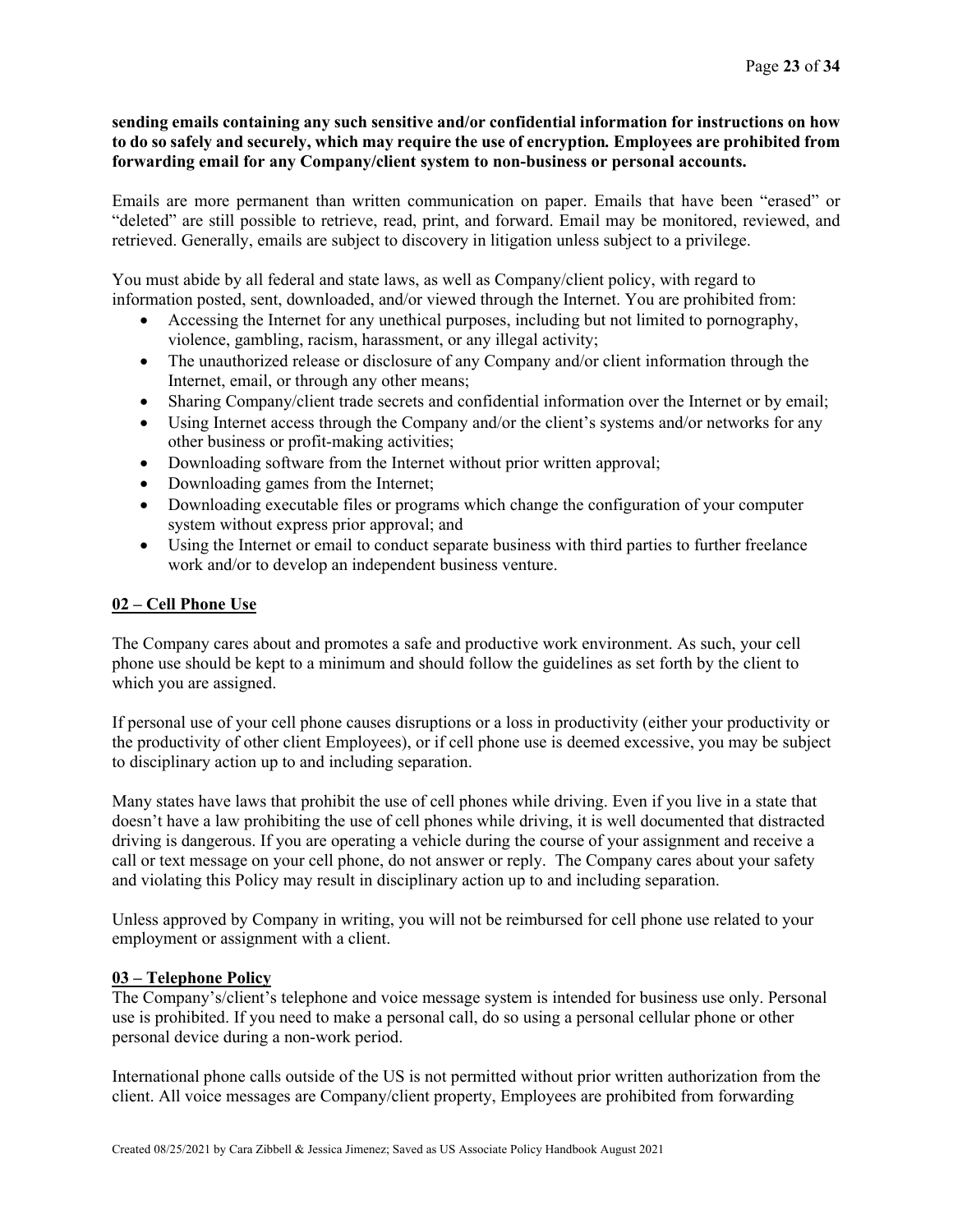voicemails via email or phone to non-business or personal accounts. Voicemail passwords are intended to limit access to authorized personnel and should be kept private. However, Employees should have no expectation of privacy in connection with such voicemail messages.

Use of the Company's/client's telephone system to make or send fraudulent, unlawful, or abusive calls or messages is prohibited. Employees should report any threatening, intimidating, or harassing telephone calls to a Company representative and your client supervisor. Employees who are found to be the initiator of such unlawful activity will be subject to disciplinary action up to and including separation from employment. In addition, the Company/client reserves the right to seek legal action.

#### **04 – Usernames, Logins, & Passwords (Credentials)**

Usernames, logins, eOffice log in, passwords and other IT security measures (collectively, "IT Credentials") are designed to maintain and safeguard the confidentiality of the Company's/client's business-related information, IT Credentials are not be shared with anyone. IT Credentials provide you with access to all or part of the Company's/client's electronic communication systems as part of your assignment. IT Credentials are not intended to provide privacy with respect to personal messages and documents stored on the Company's/client's electronic communications systems, or your use of those systems; any activities performed using Company/client Technology or IT Credentials shall be considered Company/client property and/or works made for hire. Your eOffice log in and password is unique to every Employee; Employees should take every precaution to safeguard all IT Credentials and not share with others.

#### **05 – Social Media Policy**

As social media gains wider use for business purposes, it is important to exercise discretion and caution when engaging social media for personal or professional use. The Company asks all Employees to use sound judgment when exchanging user-generated content, including but not limited to comments, blogs, photos, and videos of personal nature. We have established these guidelines to assist you in making responsible and appropriate decisions about your use of social media. The Company respects Employees' right to express personal opinions when using personal social media and does not retaliate or discriminate against Employees who use social media for political organizing or other lawful purposes.

### **Guidelines**

In the rapidly expanding world of electronic communication, social media can mean many things. Social media includes all means of communicating or posting information or content of any sort on the Internet, including to your own or someone else's web log or blog, journal or diary, personal web site, social networking or affinity web site, web bulletin board or a chat room, whether or not associated or affiliated with the Company or the Company's clients, as well as any other form of electronic communication. The same principles and guidelines found in this Policy and Company's client policy, if applicable, apply to your activities online. Ultimately, you are solely responsible for what you post online. Before creating online content, consider the risks and rewards that are involved. Keep in mind that any conduct that adversely affects your job performance, the performance of fellow co-workers or otherwise adversely affects members, customers, suppliers, people who work on behalf of the Company or the Company's clients, and the Company's legitimate business interests, may result in disciplinary action up to and including separation. In addition, the Company/client reserves the right to seek legal action.

#### **Know and follow the rules**

Carefully read these guidelines and ensure your postings are consistent with these policies. Inappropriate postings that may include discriminatory remarks, harassment, and threats of violence or similar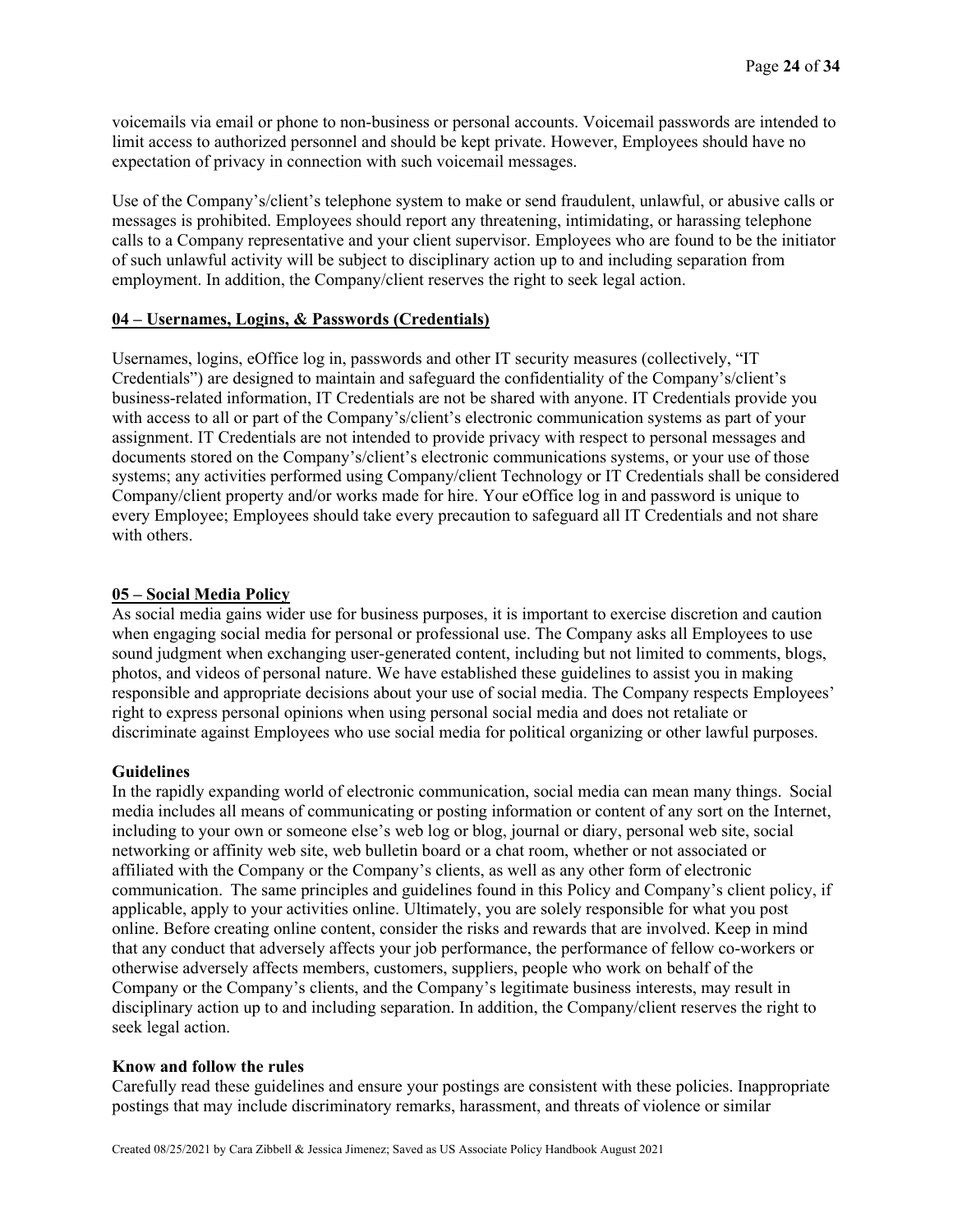inappropriate or unlawful conduct will not be tolerated and may subject you to disciplinary action up to and including separation. Postings of any kind that contain Company (and/or Company's client) data or confidential information is strictly prohibited and may subject you to disciplinary action up to and including separation.

#### **Be respectful**

Always be fair and courteous to client Employees, customers, members, suppliers or people who work on behalf of the Company or the Company's clients. Also, keep in mind that you are more likely to resolve work-related complaints by speaking directly with your co-workers or by engaging Company representative or Company HR than by posting complaints to a social media outlet. Nevertheless, if you decide to post complaints or criticism, avoid using statements, photographs, video or audio that reasonably could be viewed as malicious, obscene, threatening or intimidating, that are disparaging or that might constitute harassment or bullying. Examples of such conduct include offensive posts meant to harm someone's reputation or posts that could contribute to a hostile work environment on the basis of race, sex, disability, religion or any other status protected by law or Company policy.

# **Be honest and accurate**

Make sure you are always honest and accurate when posting information or news, and if you make a mistake, correct it quickly. Be transparent about any previous posts you have altered. Remember that the Internet archives almost everything; therefore, even deleted postings can be searched and found. Never post any information or rumors that you know to be false about the Company and/or the Company's clients, fellow associates, Employees, members, customers, suppliers, people working on behalf of the Company, or competitors.

# **Post only appropriate and respectful content**

Adherence to the Company's confidentiality agreement applies to social media posts. As such, you must maintain the confidentiality of the Company and/or the Company's client's trade secrets and private or confidential information. Trades secrets may include but are not limited to, information regarding the development of systems, processes, products, know-how and technology. Do not post Company/client internal business-related confidential information including, but not limited to, internal reports, policies, or procedures.

Respect financial disclosure laws. It is illegal to communicate or give a "tip" on inside information to others so that they may buy or sell stocks or securities. Do not create a link from your blog, website or other social networking site to the Company and/or the Company's client's website without clearly identifying yourself as a Company temporary Employee (and not an Employee of the Client company).

Express only your personal opinions. Never represent yourself as a spokesperson for the Company and/or the Company's clients. If the Company and/or the Company's clients are the subject of the content you are creating, be clear and open about the fact that you are a Company temporary Employee (and not an Employee of the Client company) and make it clear that your views do not represent those of the Company and/or the Company's clients, fellow associates, Employees, members, customers, suppliers or people working on behalf of the Company and/or the Company's clients. If you do publish a blog or post online related to the work you do or subjects associated with the Company and/or the Company's client, make it clear that you are not speaking on behalf of the Company and/or the Company's client. It is best to include a disclaimer such as "The postings on this site are my own and do not necessarily reflect the views of Atrium and its affiliates and/or Atrium's client." Sharing Company/client non-public or confidential information is strictly prohibited without prior written consent form Company or client.

# **Using social media at work**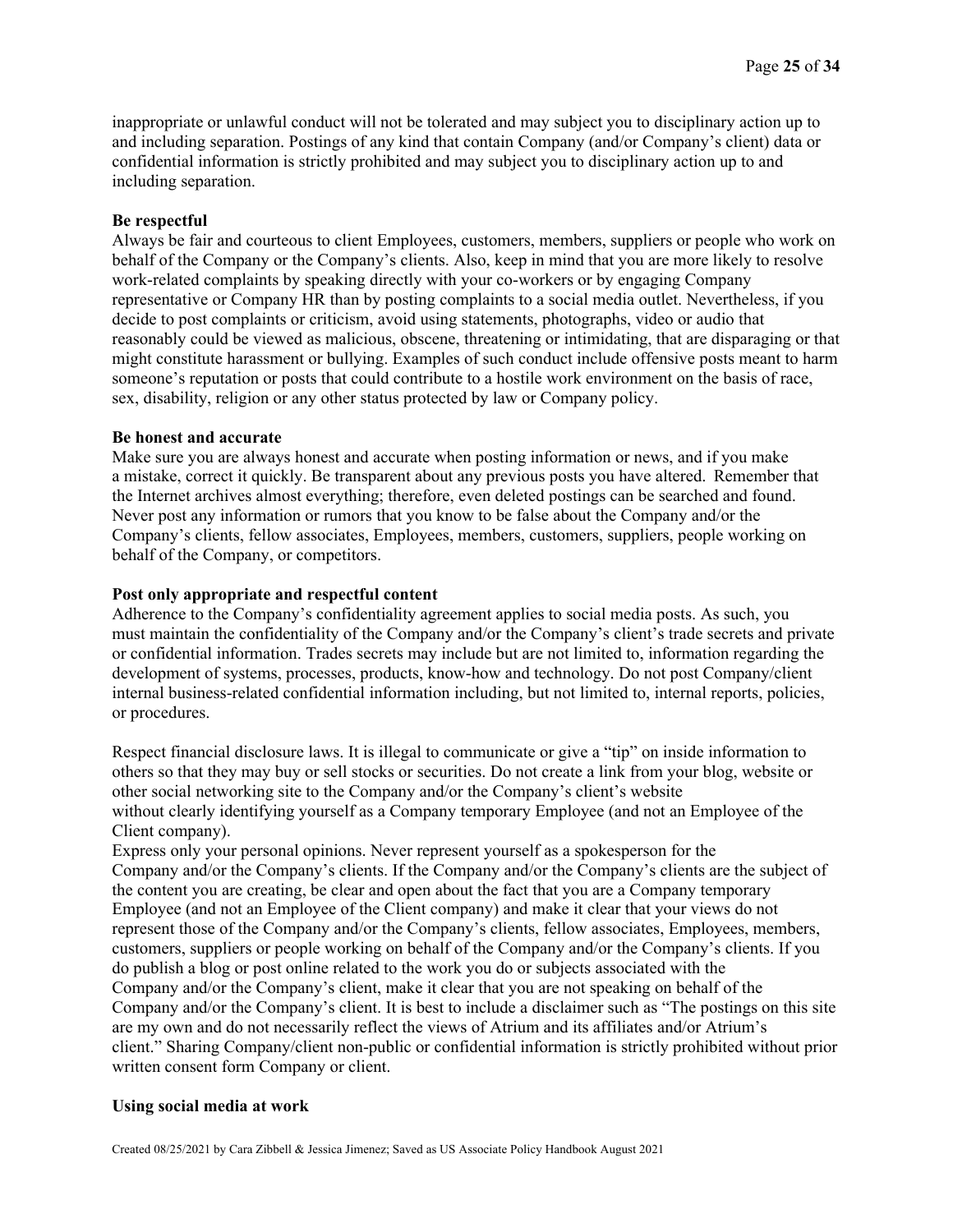Refrain from using social media while on work time or on equipment provided, unless it is workrelated and consistent with this Policy, client policy and/or client instructions, as applicable. Do not use the Company and/or the Company's client's email addresses to register on social networks, blogs or other websites utilized for personal use.

Any online, social media conduct that violates this Policy, including but not limited to the Company's Anti-Discrimination & Harassment Policy, is strictly prohibited, and subject to disciplinary action up to and including separation from employment.

# **Retaliation is prohibited**

The Company and the Company's clients prohibit taking negative action against any Employee for reporting a possible deviation from this Policy, client policy, violation of law or for cooperating in an investigation. Any individual who retaliates against another individual for reporting a possible deviation from this Policy, client policy, violation of law or for cooperating in an investigation will be subject to disciplinary action, up to and including separation. In addition to, Company reserving the right to seek legal action.

# **Media contacts**

All media inquiries are to be directed to your Company representative and in the case of the Company's client, their established media contact. Employees should not speak to the media on the Company's and/or the Company's client's behalf.

# **06 – Instant Messaging Communications**

Instant messaging communications (IM) are not protected by encryption, thus any Employee utilizing Company/client IM technology while in the course of their assignment with Company's client must exercise caution with regard to content and conversations. Employees should be aware that IM technology does not provide sufficient authentication of the parties involved in conversations, so users cannot be assured that they are communicating with the intended audience (a user may not be who they claim to be). Employees utilizing Company/client IM technology, computer systems, or hardware maintain no personal privacy rights with respect to content created, stored, received or sent via any IM technology.

Company/Company's client reserves the right to intercept, monitor, or record all information stored on its information systems and inspect activity to diagnose problems or identify security threats and/or violations when using IM technology.

Employees are not permitted at any time, to carry out communications via IM that consist of any of the following:

- Health Insurance Portability and Accountability Act (HIPPA) or other lawfully protected information
- Personal identifiable information
- Company (and Company's client) non-public or confidential information
- Constitute intimidating, hostile, or offensive material on the basis of, but not limited to, sex, gender, race, color, religion, national origin or disability
- Partisan political support including, but not limited to statements, opinions, or solicitations
- Communications utilized in such a manner as to qualify as 'excessive personal use' and that interfere with the normal employment

Policy Violations. Misuse of IM technology or use in violation of law or other Company/client policies, will result in disciplinary action, up to and including separation of employment.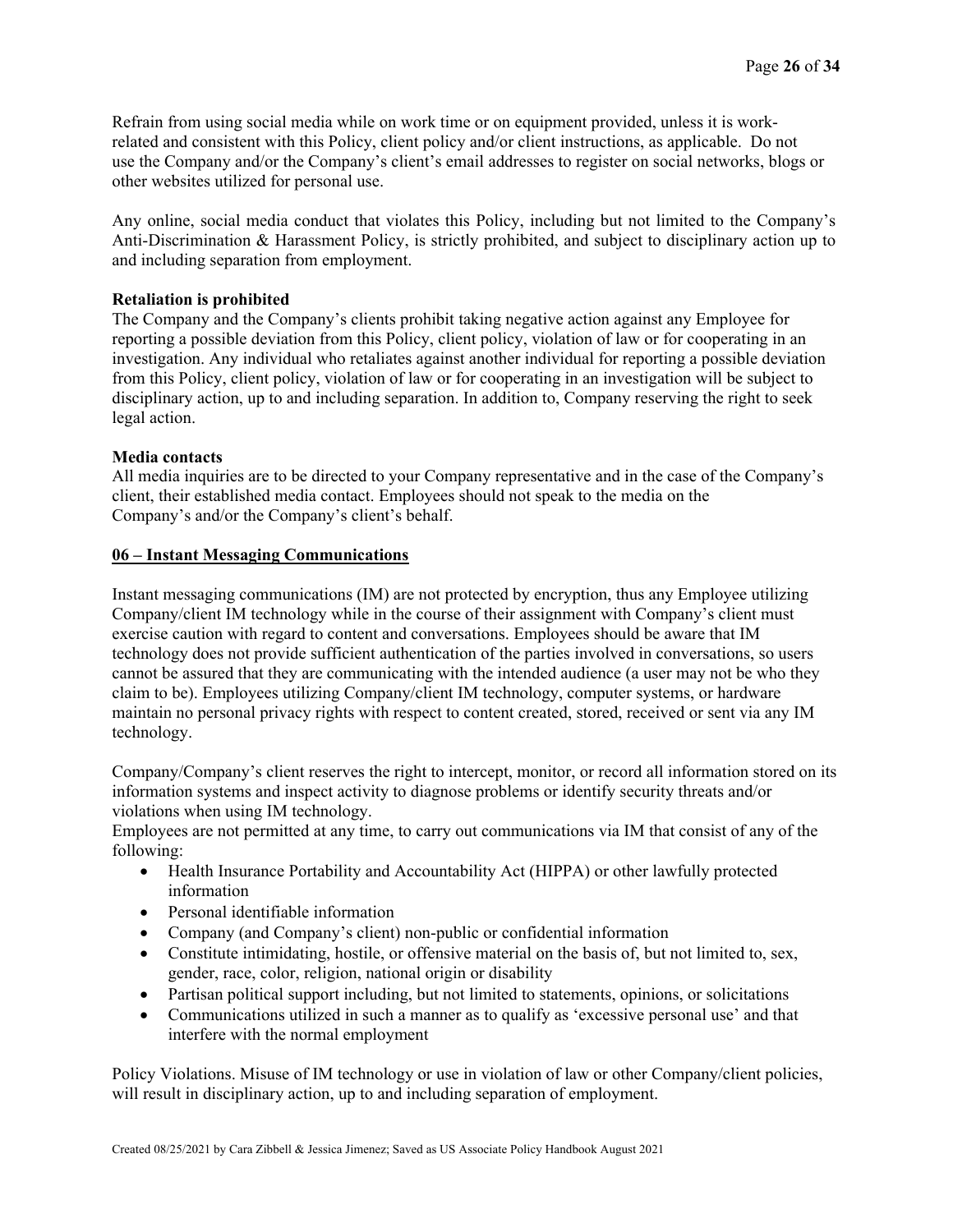# **SECTION 6: PRE-EMPLOYMENT SCREENINGS**

# **01 – Pre-Employment Screening**

Starting an assignment with the Company may be contingent upon the successful completion of preemployment screening, depending on the Company requirements, Company's client requirements and/or assignment responsibilities. Pre-employment screening is conducted in accordance with applicable federal and state law including, but not limited to, the Fair Credit Reporting Act (FCRA).

# *Procedure*

If you are selected for an assignment for which pre-employment screening is required, you will receive a weblink to complete a pre-employment screening authorization during the onboarding process. Once the authorization is complete and submitted, the Company's background check vendor will complete all applicable searches related to the assignment. You will not be permitted to begin work until all pre-employment screening has been completed, reviewed by the Company, deemed acceptable in accordance with applicable law, and Company and/or Company's client guidelines.

If Company is required to take adverse action based on pre-employment screening information obtained, the Company, as required by the FCRA, to notify you in advance of any adverse action being taken. You have the right to dispute the accuracy of the information provided to you by the background check vendor, utilizing the instructions provided to contest. All pre-employment screening information is confidential and maintained in a secure file, separate from your personnel file.

# **SECTION 7 WORKPLACE SAFETY**

# **01– Preventing & Reporting Work-Related Injuries**

The Company and its clients are committed to fostering an environment where we're all responsible for taking every reasonable precaution to protect each other from occupational illness and injury. Everyone must protect their own health and safety, as well as that of others around them by working in compliance with applicable law and apply the safe work practices and procedures established by the Company and/or client.

The Company will make every reasonable effort to ensure that our clients provide a hazard free environment and minimize health and safety risks for staff by adhering to all relevant legislation and, where appropriate, through the development, implementation and maintenance of internal health and safety work standards, programs and procedures. The Company adheres to all applicable federal and state laws pertaining to workplace safety including, but not limited to, any mandated training requirements.

Rights & Responsibilities

# **You have a right to:**

- Refuse unsafe work.
- As an Employee, participate in the workplace health and safety activities as a health and safety representative.
- Know about, and be informed about, any actual and potential dangers in the workplace.

#### **It is your responsibility to:**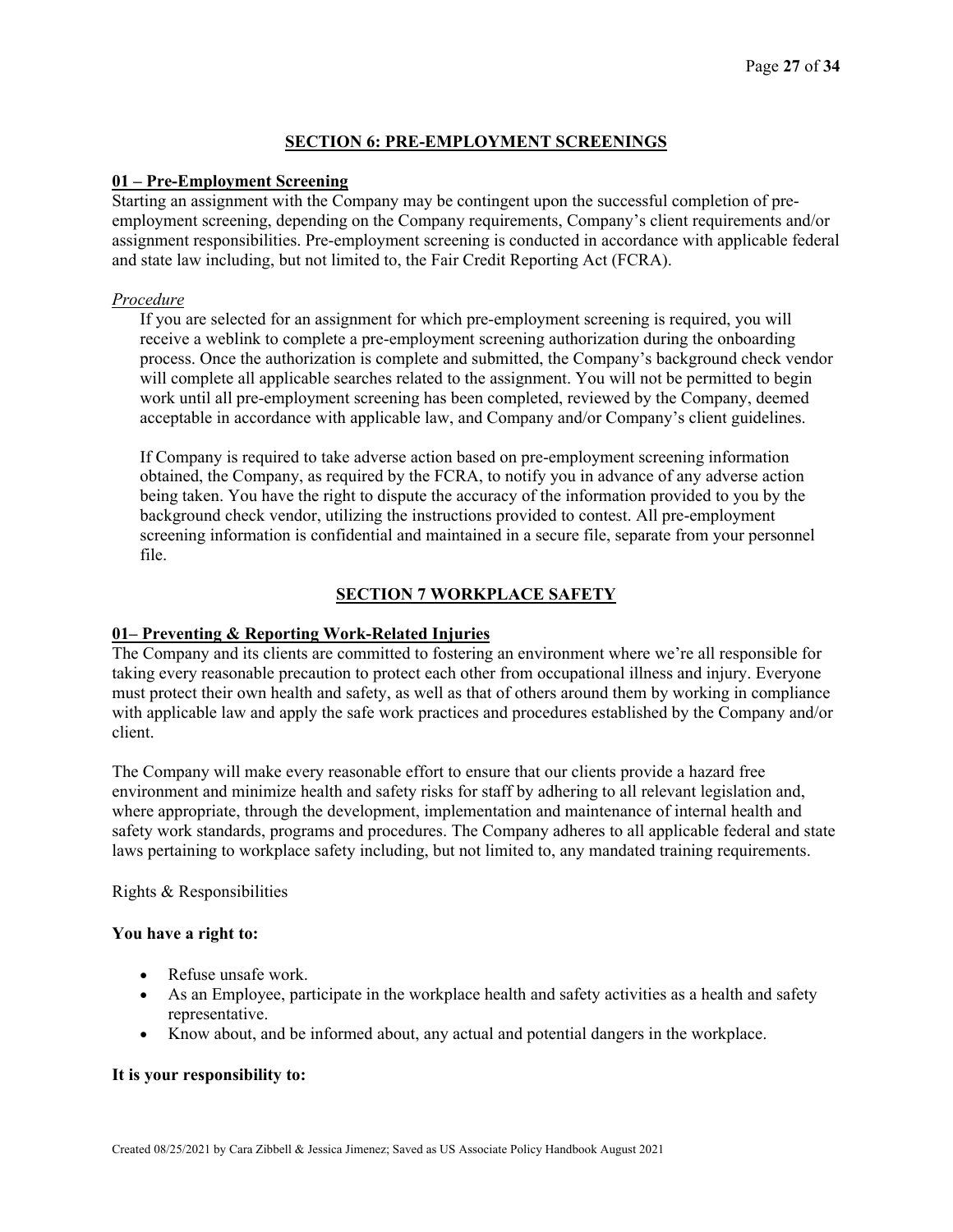- Always conduct yourself in a safe manner.
- Work in compliance with Occupational Health & Safety Administration (OHSA) legislation and regulations.
- Complete all safety training that applies to your assignment. You may be required to demonstrate your level of understanding of training through the completion of tests, quizzes and/or task observation.
- Adhere to policies that prescribe safety procedures and precautions as directed by the Company and/or Company's client.
- Report workplace hazards and dangers to your Company representative or by emailing atriumcares@atriumstaff.com
- Ensure you don't use or operate any equipment or work in a way that may endanger you or any individual.
- Avoid engaging in any prank, contest, feat of strength, unnecessary running, or rough and boisterous conduct that could pose a risk to your safety or the safety of others.
- Don't engage in work when your performance is or could be impaired by illicit drugs, legal substances that cause impairment, or other effects.

# **You can expect the Company and/or its clients to:**

- Enforce adherence to safety procedures and precautions as directed.
- Advise you of potential and actual hazards.
- Take every reasonable precaution in the circumstances for your protection.
- Establish and maintain at least one health and safety representative.
- Take every reasonable precaution to ensure the workplace is safe.
- Provide training about any potential hazards and how to safely use, handle, store and dispose of hazardous substances, and how to handle emergencies.
- Supply personal protective equipment and ensure workers know how to use the equipment safely and properly.
- Immediately report all critical injuries to OHSA, where required by law.
- Appoint competent managers who set the standards for performance and ensure safe working conditions.

The above information is meant to review and provide key information regarding the requirements and commitments of the Company, its clients and the Company's Employees in relation to workplace safety. It is not meant to be an exhaustive summary of all such requirements, rights or obligations.

If you experience an injury at work:

- If the injury requires immediate attention, please dial 911.
- If the injury **does not** require immediate attention, please report the injury to your client representative and your Company representative. Company's HR department will provide guidance on a health care provider and/or health care facility that you should visit.

All work-related injuries must be reported to your client representative and the Company representative as soon as reasonably possible. Work-related injuries may be covered by Workers' Compensation insurance, which might compensate you for lost time, medical expenses, and loss of life or dismemberment from an injury arising out of or in the course of performing your job.

#### **02 – Non-Work-Related Injuries**

In the event that you suffer an injury that's not related to your assignment and you are unable to work, please notify your client representative and your Company representative within twenty-four (24) hours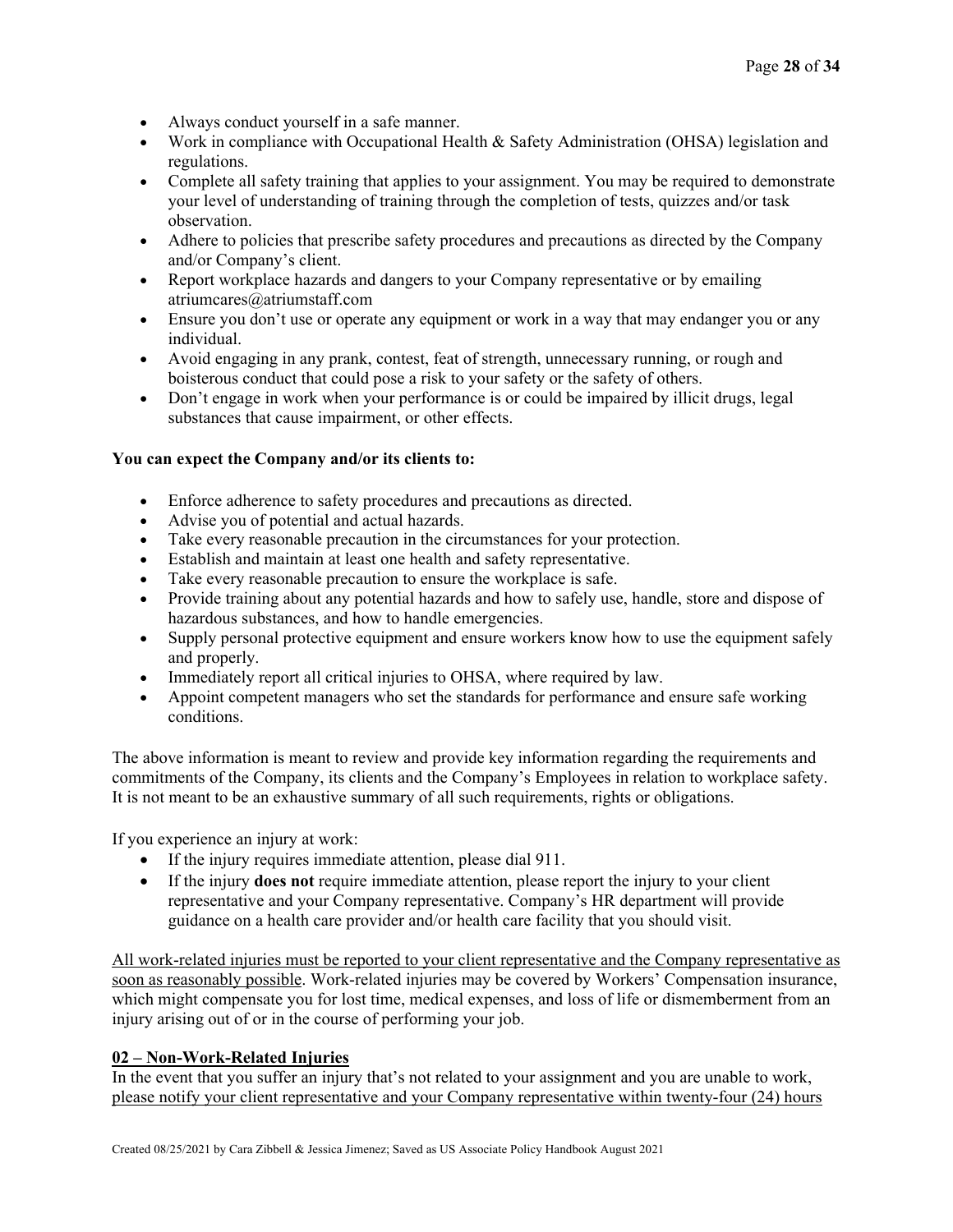of your inability to work. You may be eligible for disability insurance, depending on the state in which you reside and/or work.

If you qualify for state mandated disability benefits, and are eventually able to return to work, you will be required to present a note from your healthcare provider stating that you are able to return to work. The note should include any potential restrictions or modifications you may have as part of your recovery.

#### **03 – Drug-Free Workplace Policy**

In compliance with the Drug-Free Workplace Act of 1988, the Company has a longstanding commitment to providing a safe, quality-oriented, and productive work environment consistent with the standards of the community in which we operate. Alcohol and drug abuse pose a threat to the health and safety of both Company and client employees and to the security of the Company's (and its client's) equipment and facilities.

This Policy outlines the practice and procedure designed to correct instances of identified alcohol and/or drug use in the workplace. This Policy applies to all Employees of the Company. The Company adheres to all federal and state guidelines in its enforcement of this Policy. Employees should abide by any Company's client policy governing the use of legal drugs or alcohol in the workplace. In the event of a conflict the more stringent policy shall govern; provided, however, that such policy does not violate applicable law.

# *Impair or Impairment*

Impair or Impairment refers to the deterioration of an individual's judgment or a decrease in their physical ability as a result of substance use. Even small amounts of a substance can affect your mental and physical abilities, including after-effects or 'hangover' effects. Different substances act on your brain in different ways, including affecting, for example:

- attention
- judgment
- motor skills
- reaction time
- decision-making skills
- balance and coordination

## *Work Rules*

- 1. Whenever you are working or are operating any vehicle or machinery as part of your assignment responsibilities, whether such activities are taking place at Company's and/or its client's premises, or are conducting Company and/or its client related business in any location as part of your assignment, you are prohibited from:
	- Using, possessing, buying, selling, manufacturing or dispensing an illegal drug (including possession of drug paraphernalia);
	- Being under the influence of alcohol or an illegal drug as defined by applicable law; and
	- Possessing or consuming alcohol.
- 1. The presence of any detectable amount of any illegal drug or illegal controlled substance in your body system, while performing Company and/or its client business and/or while in a Company and/or its client facility, is expressly prohibited.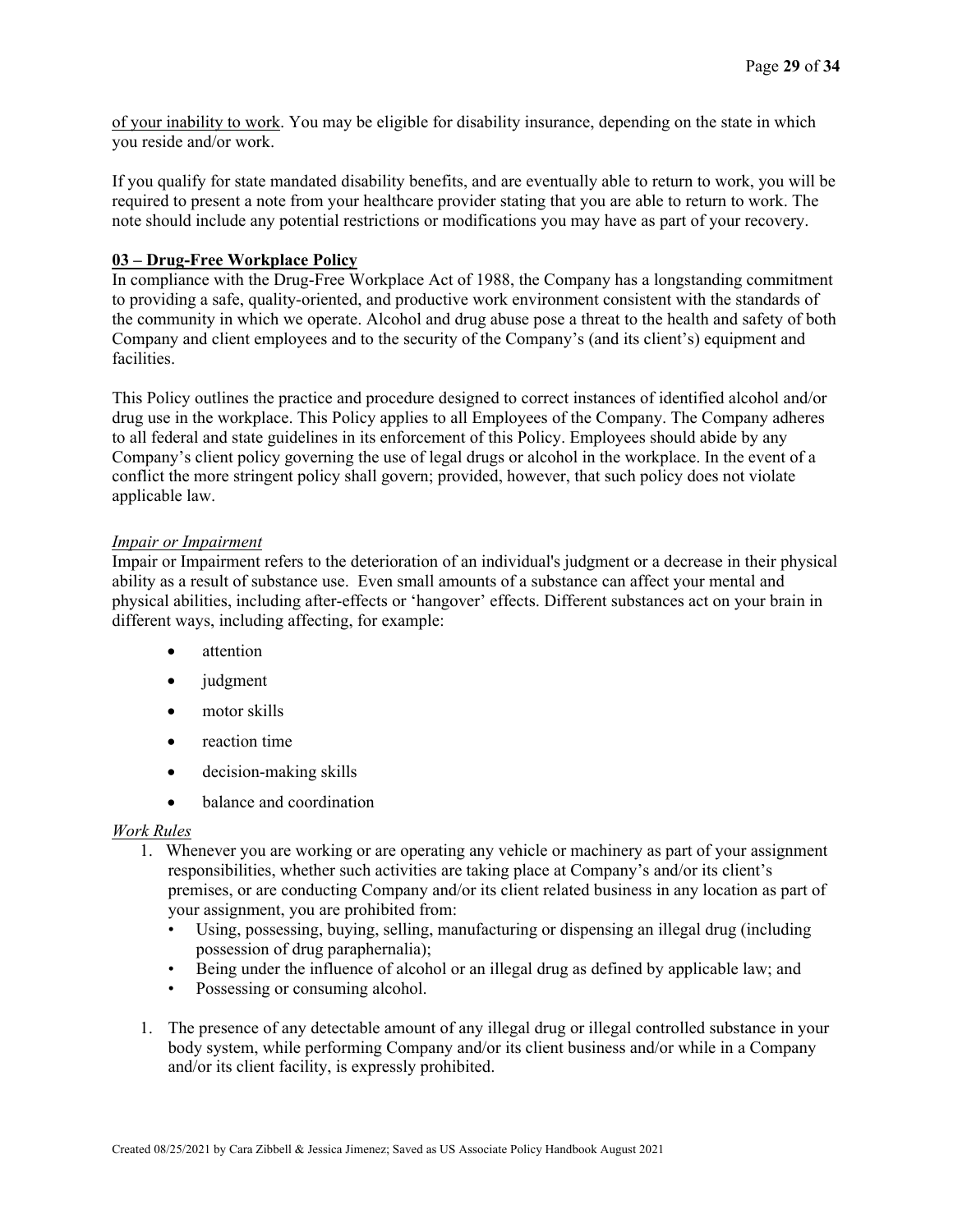- 2. The Company and/or its client will not allow you to perform your duties while taking prescribed drugs that are adversely affecting your judgment or ability to safely and effectively perform your assignment. If you are taking a prescribed medication, you must carry it in the container labeled by a licensed pharmacist or be prepared to produce this if asked.
- 3. Detection of any illegal drugs or drug paraphernalia will be reported to the appropriate law enforcement agency and may result in criminal prosecution. As with any case of workplace misconduct, you may be subject to disciplinary measures, up to and including separation of employment.

# *Screening During Employment*

- 1. **Reasonable Suspicion:** Subject to applicable law, you may be subject to illegal drug or alcohol testing during the course of an assignment based upon, but not limited to, observations made by the Company's client (or any individual with whom you come in contact with during the course of your assignment), potential and/or apparent workplace use and/or possession of drugs or alcohol, or notable impairment. The specific observations and behaviors that created a reasonable suspicion will be documented and the Company will confer with the client supervisor before determining the appropriate next steps, which may include sending you for testing.
- 2. **Post-accident:** Subject to applicable law, you may be subject to testing when you cause or contribute to accidents that damage a Company's (or its client's) vehicle, machinery, equipment, or any other property and/or result in an injury to you or another person. A probable belief circumstance will be presumed to arise in any instance involving a work-related accident or injury.
- 3. **Follow-up**: Subject to applicable law, if you have tested positive after a testing due to reasonable suspicion, or otherwise violated this Policy, you may be subject to disciplinary action up to and including separation from employment.

#### *Confidentiality of Screening Results*

Information and records relating to test results provided to the medical review officer (MRO) shall be kept confidential to the extent required by law and maintained in secure files separate from normal personnel files. Subject to your authorization to release screening records, such records and information may be disclosed to the Company's and/or the client's managers and supervisors on a need-to-know basis. Information and records relating to screening results may also be disclosed where relevant to a grievance, charge, claim or other legal proceeding.

#### **04 – Violence-Free Workplace**

The Company and the Company's clients strive to provide a safe workplace for all Employees. We have a zero-tolerance policy for any type of workplace violence committed by or against you. You are prohibited from making threats or engaging in violent activities. This list of behaviors, while not inclusive, provides examples of conduct that is prohibited:

- Causing physical injury to another person;
- Making threatening remarks;
- Aggressive or hostile behavior that creates a reasonable fear of injury to another person or subjects another individual to emotional distress;
- Intentionally damaging the Company's and/or client's property or property of another person;
- Possession of a weapon while on company property or while on company business; or
- Committing acts motivated by, or related to, sexual harassment or domestic violence.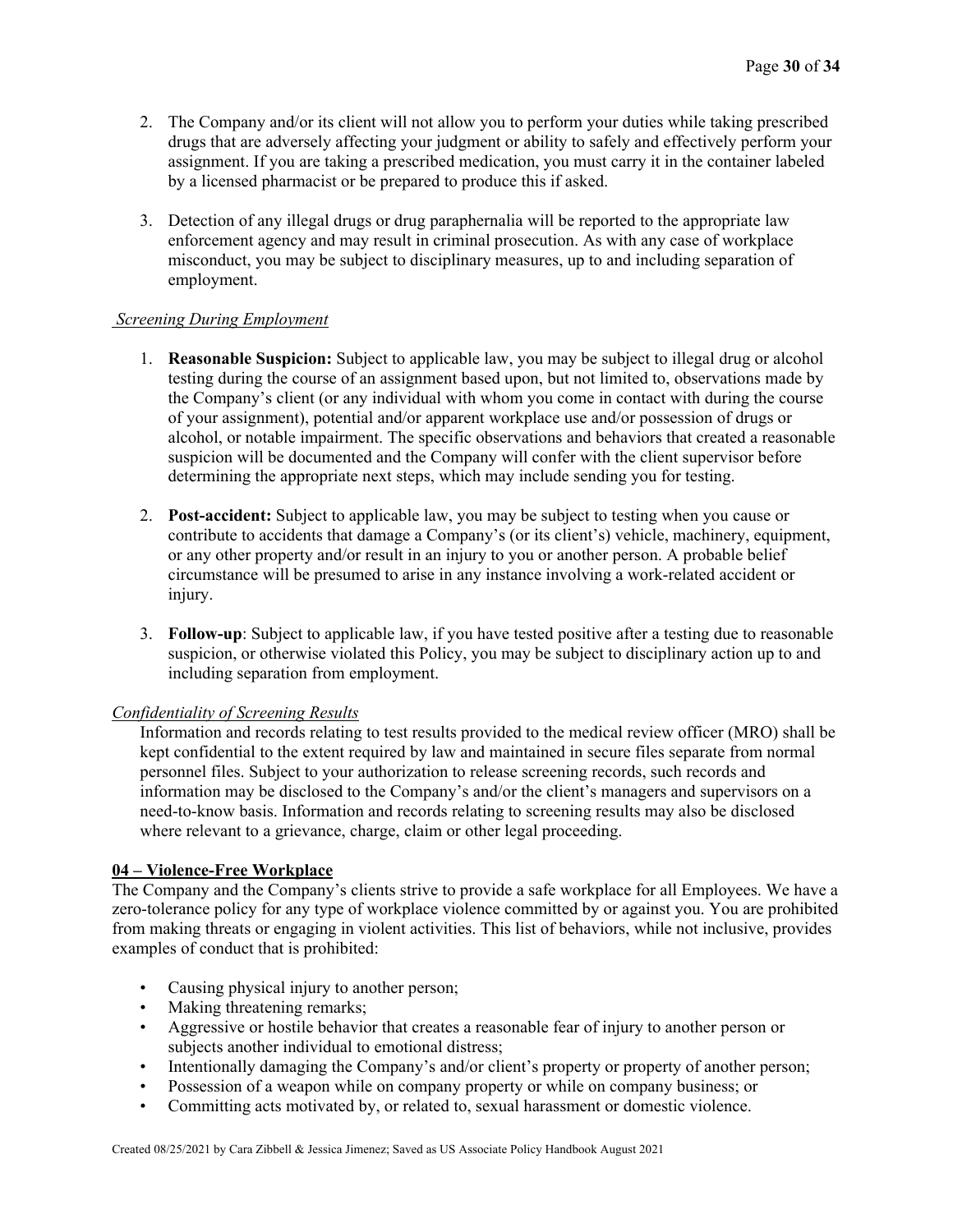If you confront or encounter an armed or dangerous person, you should not attempt to challenge or disarm the individual. Remain calm and cooperate with the instructions given. Any potentially dangerous situation must be reported immediately (when it is safe to do so) to your client supervisor and to your Company representative.

# **05 – Weapon-Free Workplace**

The Company and the Company's clients prohibit the possession or use of dangerous weapons on Company and/or client property or in any location in which you carry out your assignment responsibilities. A license to carry a weapon on Company and/or client property does not supersede Company and/or client policy; even if you have a license, you are expressly prohibited from carrying a weapon at any time during the course of your assignment. Any employee in violation of this Policy will be subject to prompt disciplinary action, up to and including separation.

"Company Property" is defined as all Company- and/or client-owned or leased buildings and surrounding areas such as sidewalks, walkways, driveways and parking lots under the Company's and/or client's ownership or control. This Policy applies to all Company- and/or client-owned or leased vehicles and all vehicles that come onto Company and/or client property.

"Dangerous weapons" include, but are not limited to, firearms, explosives, knives, and other weapons that might be considered dangerous or that could cause harm. You are responsible for making sure that any items in your possession could not be considered dangerous and therefore, prohibited by this Policy.

The Company and/or the Company's clients reserve the right at any time and at their discretion to search all Company- and/or client-owned or leased vehicles and all vehicles, packages, containers, briefcases, purses, lockers, desks, enclosures, and persons entering its property, for the purpose of determining whether any weapon has been brought onto its property or premises in violation of this Policy. If you fail to or refuse to promptly permit a search under this Policy, you will be subject to discipline up to and including separation from employment.

# **06 – Motor Vehicle Operation**

Operating any vehicle, regardless of ownership, for client or Company purposes is prohibited, unless prior written authorization is provided by the Company. If a client requests that you operate a vehicle for work purposes, you are required to notify your Company representative to seek such written approval. Prior to receiving authorization to operate a vehicle for work purposes, a motor vehicle history check of your driving record will be completed. Failure to obtain authorization may result in disciplinary action, up to and including separation from employment. A copy of the Company's Driving Policy can be found via this link: https://www.atriumdocs.com/associates/handbooks/Atrium-Driving-Policy-August-2021.pdf

# **SECTION 8: ENDING AN ASSIGNMENT**

# **01 – Resignation**

As a courtesy, it is highly recommended that you provide notice two weeks prior to leaving an assignment.

# **02 – Return of Company and/or Client Property**

All Company/client material, property, Technology and/or equipment must be returned on or before your last day of work. If Company or client property is not returned in a timely fashion, the Company reserves the right to seek legal action against you.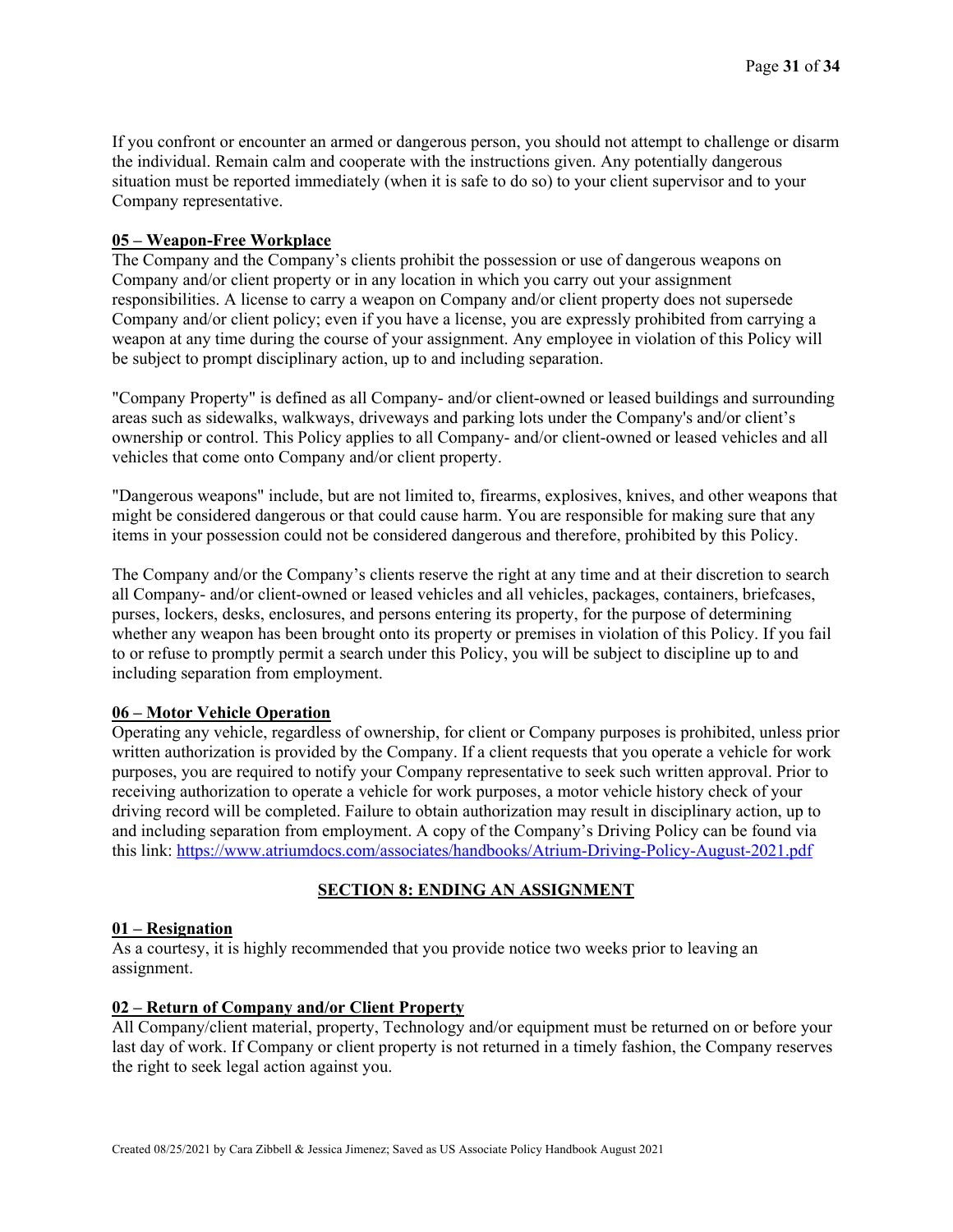#### **03 – End of Assignment Contact.**

Please ensure that at the end of an assignment please reach out to your Company representative to verify you updated contact information for any future employment documentation and for end of year tax forms.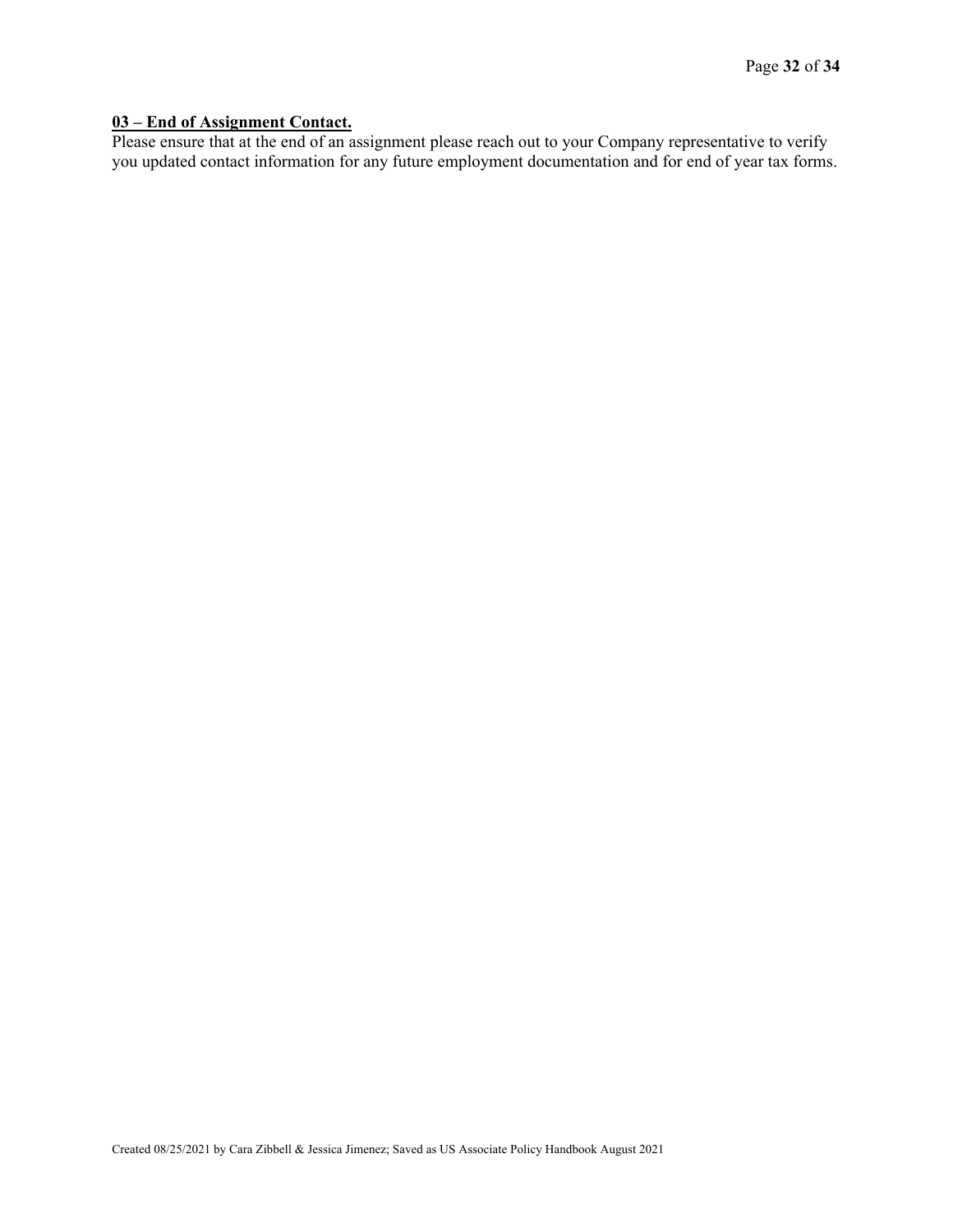# **HANDBOOK ACKNOWLEDGEMENT**

I acknowledge that I have received, read and understand a copy of this Handbook, which describes important information about the Company, and understand that I should consult the Company representative and/or the HR department at the Company if I have questions about the policies and information contained herein.

I understand and agree that nothing in the Handbook creates or is intended to create a contract or a promise or representation of continued employment and that employment at the Company is employment at-will, which may be terminated at the will by either the Company and/or client or myself. I further acknowledge and agree that the policies contained in this Handbook shall apply throughout the length of any assignment while employed by Company.

Since the information, policies, and benefits described herein are subject to change, I acknowledge that revisions to the Handbook may occur, except to the Company's policy of employment-at-will. I understand that the Company may change, modify, suspend, interpret or cancel, in whole or part, any of the published or unpublished personnel policies or practices, with or without notice, at its sole discretion, without giving cause or justification to any employee. Such revised information may supersede, modify or eliminate existing policies and such revisions may be communicated through an updated version of the Handbook or any other written form of communication, including but not limited to email.

Throughout the duration of my prospective employment and actual employment, I understand and agree that in consideration of the employment and/or job-hunting services provided by the Company, I agree to comply with the policies contained in this Handbook. By signing the below, I acknowledge and agree that I have read the Handbook in its entirety and further agree that failure to comply with the policies and procedures contained herein may result in disciplinary action, up to and including separation from employment and/or legal action.

 $\overline{a}$ 

Employee Name – Printed Employee Name – Signature Date